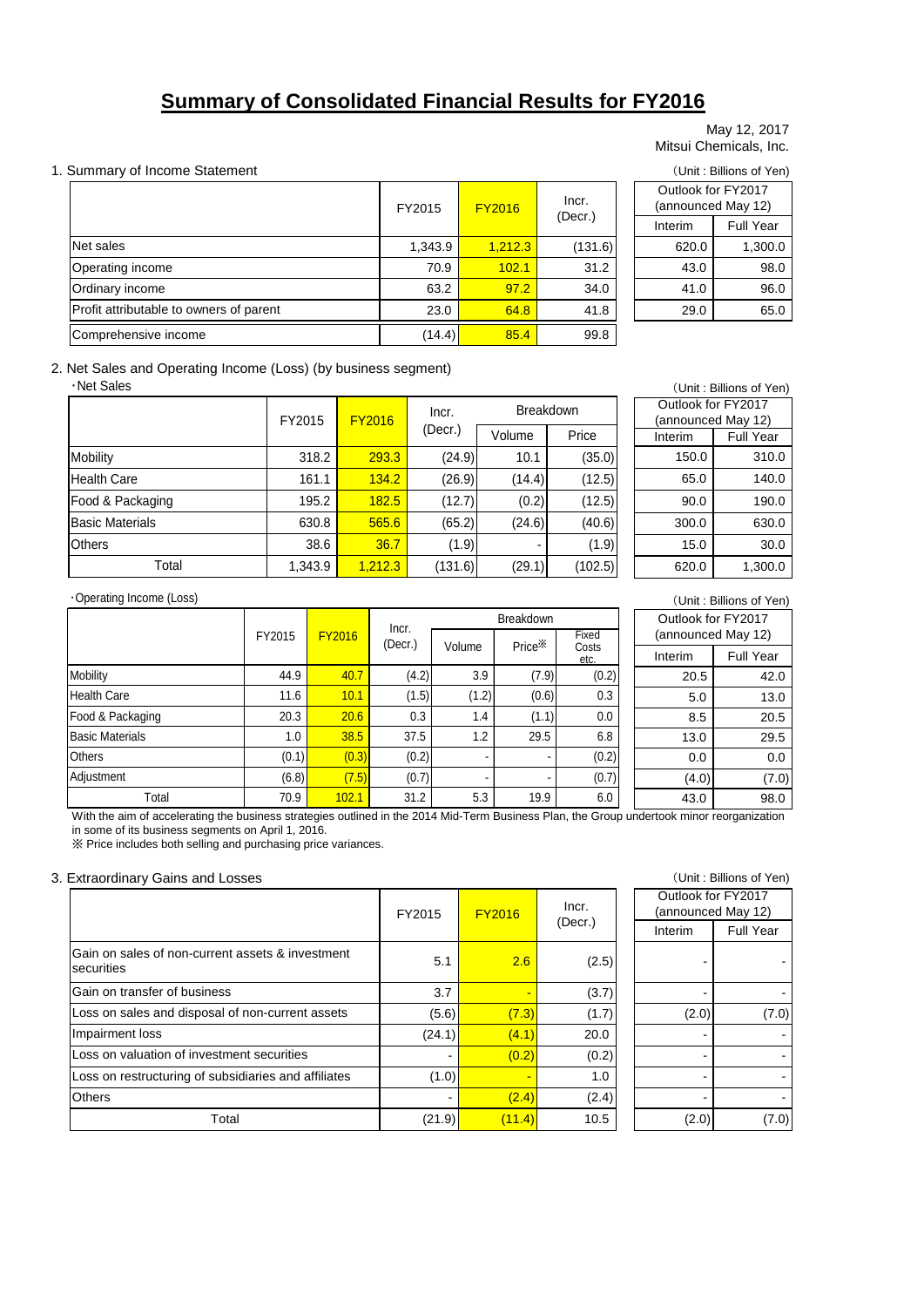#### 4. Summary of Balance Sheet

|                         |                           | Assets                    |                  |                                  |                           | Liabilities and Net assets |                  |
|-------------------------|---------------------------|---------------------------|------------------|----------------------------------|---------------------------|----------------------------|------------------|
|                         | As of<br>Mar. 31,<br>2016 | As of<br>Mar. 31,<br>2017 | Incr.<br>(Decr.) |                                  | As of<br>Mar. 31,<br>2016 | As of<br>Mar. 31,<br>2017  | Incr.<br>(Decr.) |
| Current assets          | 628.2                     | 678.9                     | 50.7             | Interest-bearing liabilities     | 473.0                     | 439.9                      | (33.1)           |
| Tangible fixed assets   | 413.4                     | 409.4                     | (4.0)            | <b>Other liabilities</b>         | 342.7                     | 371.0                      | 28.3             |
| Intangible fixed assets | 40.2                      | 35.2                      | (5.0)            | Shareholders' equity             | 381.9                     | 449.7                      | 67.8             |
| Investments and others  | 177.1                     | 202.0                     | 24.9             | Non-controlling interests        | 61.3                      | 64.9                       | 3.6              |
| <b>Total assets</b>     | 1,258.9                   | 1.325.5                   | 66.6             | Total liabilities and net assets | 1,258.9                   | 1,325.5                    | 66.6             |
| Inventories ]           | 240.7                     | 247.5                     | 6.8              | Net D/E Ratio 1                  | 1.03                      | 0.79                       | (0.24)           |

#### 5. Summary of Cash Flow (Unit : Billions of Yen)

|                                                | FY2015 | <b>FY2016</b> | Incr.<br>(Decr.) |  |         | Outlook for FY2017<br>(announced May 12) |  |
|------------------------------------------------|--------|---------------|------------------|--|---------|------------------------------------------|--|
|                                                |        |               |                  |  | Interim | <b>Full Year</b>                         |  |
| Cash flows from operating activities           | 145.9  | 100.4         | (45.5)           |  | 40.0    | 95.0                                     |  |
| Cash flows from investing activities           | (36.4) | (47.4)        | (11.0)           |  | (35.0)  | (85.0)                                   |  |
| Free cash flows                                | 109.5  | 53.0          | (56.5)           |  | 5.0     | 10.0                                     |  |
| Cash flows from financing activities           | (79.0) | (47.6)        | 31.4             |  | (5.0)   | (10.0)                                   |  |
| <b>Others</b>                                  | (2.9)  | (0.7)         | $2.2\phantom{0}$ |  | -       |                                          |  |
| Net incr. (decr.) in cash and cash equivalents | 27.6   | 4.7           | (22.9)           |  | 0.0     | 0.0                                      |  |
| Cash and cash equivalents at the end of period | 78.2   | 82.9          | 4.7              |  |         |                                          |  |

### 6. Accounting Fundamentals

|                                 |              | FY2015<br><b>FY2016</b> |        | Incr.   | Outlook for FY2017 | (announced May 12) |
|---------------------------------|--------------|-------------------------|--------|---------|--------------------|--------------------|
|                                 |              |                         |        | (Decr.) | Interim            | Incr. (Decr.)      |
| R & D expenses                  | ¥ Billions   | 31.5                    | 30.8   | (0.7)   | 18.0               | 36.0               |
| Depreciation & amortization     | ¥ Billions   | 48.6                    | 44.1   | (4.5)   | 24.0               | 49.0               |
| Capital expenditures            | ¥ Billions   | 43.4                    | 45.4   | 2.0     | 30.0               | 74.0               |
| Financing incomes & expenses    | $¥$ Billions | (2.6)                   | (2.1)  | 0.5     | (1.5)              | (3.0)              |
| Interest-bearing liabilities    | ¥ Billions   | 473.0                   | 439.9  | (33.1)  | 445.0              | 450.0              |
| Net D/E Ratio                   |              | 1.03                    | 0.79   | (0.24)  | 0.77               | 0.73               |
| Number of employees             | person       | 13,447                  | 13,423 | (24)    | 13,700             | 13,700             |
| Exchange rate                   | Yen / US\$   | 120                     | 108    | (12)    | 110                | 110                |
| Domestic standard naphtha price | Yen / KL     | 42.800                  | 34.700 | (8,100) | 42,000             | 42,000             |

### 7. Scope of Consolidation and Equity Method

|                                              | As of<br>Mar. 31. | As of<br>Mar. 31. | Incr.<br>(Decr.) |         | Outlook for FY2017<br>(announced May 12) |
|----------------------------------------------|-------------------|-------------------|------------------|---------|------------------------------------------|
|                                              | 2016              | 2017              |                  | Interim | <b>Full Year</b>                         |
| Consolidated subsidiaries                    | 95                | 94                | (1)              | 95      | 95                                       |
| Non-consolidated subsidiaries and affiliates | 36                | 37                |                  | 37      | 37                                       |
| Total                                        | 131               | 131               |                  | 132     | 132                                      |

### 8. Dividends

|                      | Annual Dividends per Share (yen) |                    |                          |                     |        |  |  |  |  |
|----------------------|----------------------------------|--------------------|--------------------------|---------------------|--------|--|--|--|--|
|                      | 1st Q                            | Interim<br>(2nd Q) | 3rdQ                     | Year-end<br>(4th Q) | Annual |  |  |  |  |
| <b>FY2015 Result</b> | -                                | 4.00               | $\overline{\phantom{a}}$ | 4.00                | 8.00   |  |  |  |  |
| FY2016 Result        | -                                | 5.00               | $\overline{\phantom{0}}$ | 9.00                | 14.00  |  |  |  |  |
| FY2017 Outlook       | -                                | 8.00               | -                        | 8.00                | 16.00  |  |  |  |  |

Note: 1. FY2016's year-end dividend comprises a 7 yen regular dividend and a 2 yen memorial dividend. 2. FY2017 outlook is calculated based on the number of shares before the 5-to-1 share consolidation, which will be proposed at the Company's 20th Ordinary General Meeting of Shareholders.

#### 9. Number of shares outstanding (common stock)

|                                                                     | FY2015        | <b>FY2016</b>        |
|---------------------------------------------------------------------|---------------|----------------------|
| Number of shares outstanding at term-end (including treasury stock) | 1,022,020,076 | <u>1,022,020,076</u> |
| Number of shares of treasury stock at term-end                      | 21,483,760    | 21,683,571           |
| Average number of shares                                            | 1,000,696,291 | <u>1,000,456,622</u> |

| Outlook for FY2017<br>(announced May 12) |           |  |  |  |
|------------------------------------------|-----------|--|--|--|
| Interim                                  | Full Year |  |  |  |
| 40.0                                     | 95.0      |  |  |  |
| (35.0)                                   | (85.0)    |  |  |  |
| 5.0                                      | 10.0      |  |  |  |
| (5.0)                                    | (10.0)    |  |  |  |
|                                          |           |  |  |  |
| 0.0                                      | 0.0       |  |  |  |
|                                          |           |  |  |  |
|                                          |           |  |  |  |

(Unit : Billions of Yen)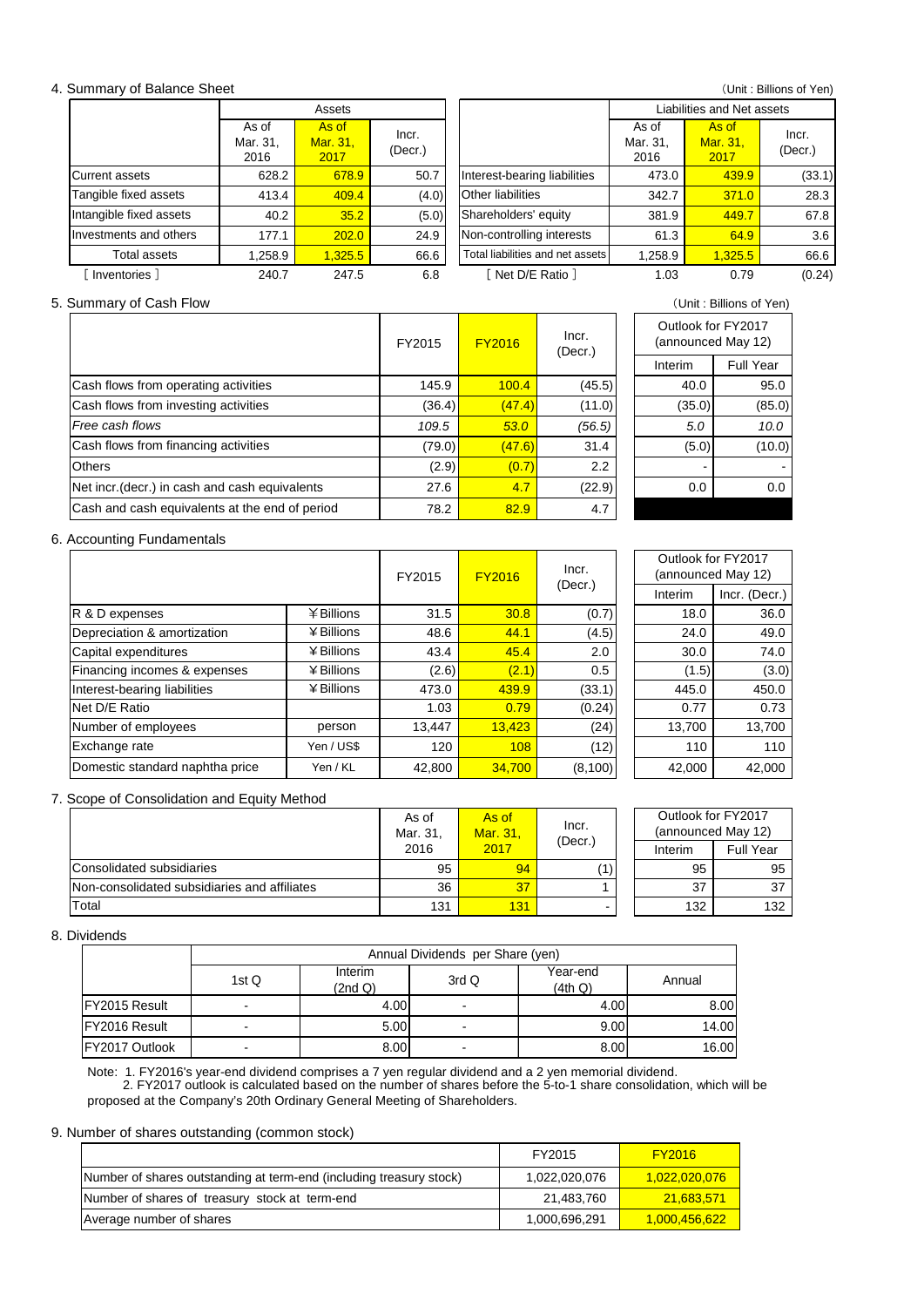# **1. Operating Results**

### **(1) Overview**

In the fiscal period under review (the twelve-month period from April 1, 2016 to March 31, 2017, hereafter "fiscal 2016"), the economy of the United States and Europe continued to improve backed by firm personal consumption, while China and emerging markets experienced stagnation and deceleration in certain areas. Furthermore, careful attention needs to be paid to fluctuations in the global economy, including those caused by the United Kingdom's decision to leave the European Union and the U.S. presidential election.

In Japan, despite signs of delayed recovery in some sectors, the economy continued to gradually improve amid rising employment and incomes.

In domestic chemical industry, domestic naphtha crackers operated at a consistently high capacity due to steady crude oil prices and the effects of business structure improvement, including a reduction of superfluous domestic facilities.

Under these circumstances, as outlined in the 2014 Mid-Term Business Plan, the Mitsui Chemicals Group (hereafter "the Group") worked to intensively expand business in the three business domains for growth of Mobility, Health Care, and Food & Packaging while also steadily carrying out business restructuring in the area of Basic Materials. In fiscal 2016, the final year of the business plan, we established a framework that fits the four business sectors to promote the plan's basic strategies and undertook the efforts outlined below. In addition, we formulated a long-term business plan with an eye to fiscal 2025, aiming to achieve greater sustained growth.

In Mobility, functional polymeric materials products—especially polypropylene compounds and elastomers—have contributed to steady returns on growth-oriented investments. The aim of these investments was to capture increased demand driven by expanding automobile sales. In particular, demand for polypropylene compounds is expected to rise further due mainly to the trend toward lighter automobiles. To ensure its world-class supply capability, the Group decided to expand its production capacity to a total of 1,050 thousand tons across eight regions around the world.

In Health Care, sales of ophthalmic lens materials were healthy and, with the start of large-scale equipment operations in March 2016, we established a supply system capable of supporting further sales expansion. We boosted production capacity of our nonwoven fabric facilities in Thailand and China, Nagoya, and Yokkaichi to meet the continued increase in demand for premium disposable diapers—this materials' main application. In dental materials, the Group is working hard to promote sustainable growth, including through an enhancement of its sales framework.

In Food & Packaging, to expand our overseas agrochemical business, in fiscal 2016 we established a JV with PI Industries Limited, which is called SOLINNOS Agro Science Private Limited in India and promoted business and capital alliances with Cuulong Joint Stock Company in Vietnam and Belchim Crop Protection NV in Europe. In the packaging field, we stepped up sales activities centered on performance films and sheets to capture stable domestic demand and accelerated the development of applications for the world's first eco-friendly and high-performance polyurethane material, FORTIMO™ and STABiO™.

In Basic Materials, which is centered on petrochemicals and basic chemicals, positive effects have steadily materialized thanks to the effects of business structure improvement, with establishment of an optimized domestic production system and, efforts to maintain stable operations at full capacity.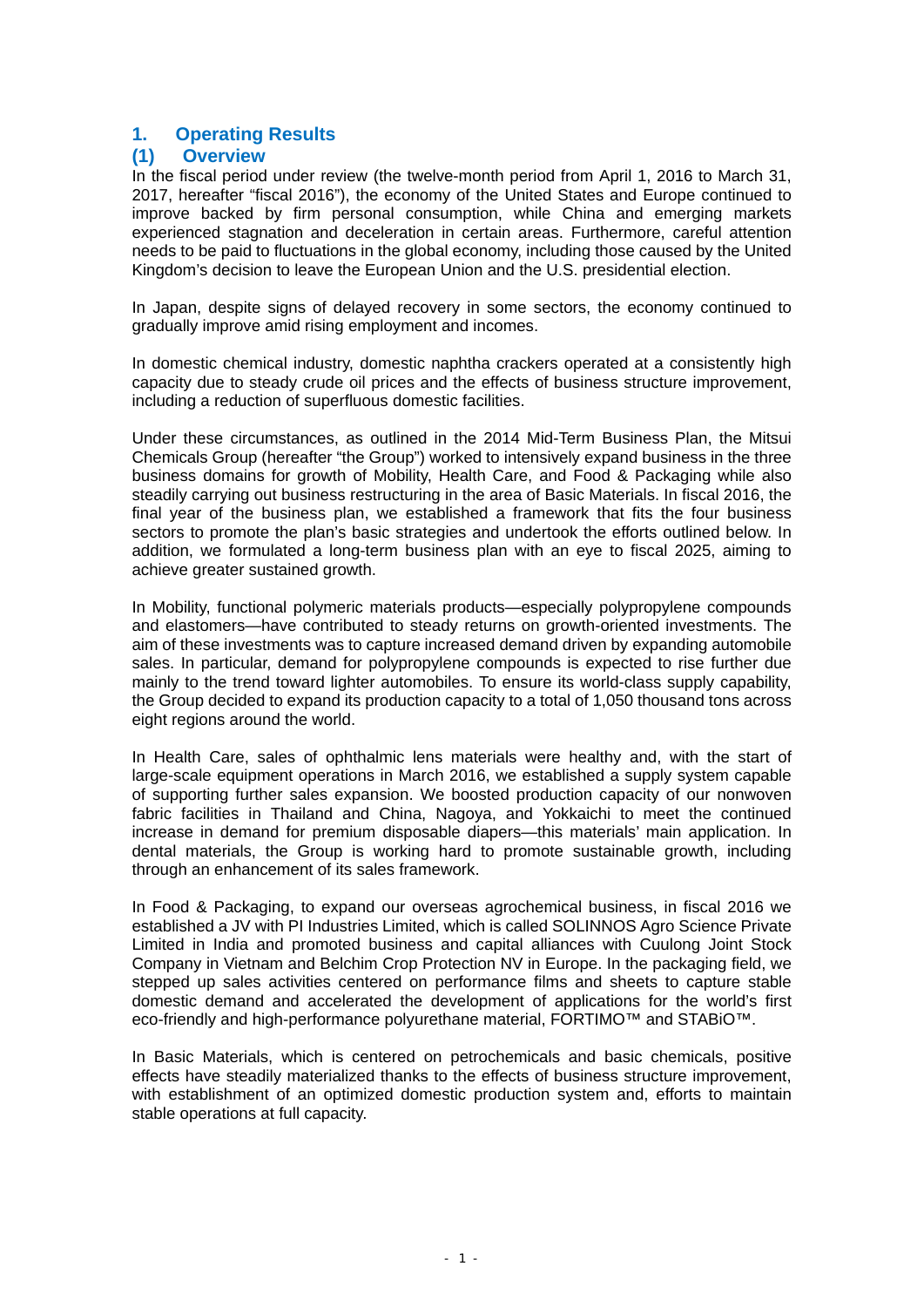|                      | (Billions of Yen) |                         |                        |                                                   |
|----------------------|-------------------|-------------------------|------------------------|---------------------------------------------------|
|                      | <b>Net Sales</b>  | <b>Operating Income</b> | <b>Ordinary Income</b> | <b>Profit Attributable</b><br>to Owners of Parent |
| Fiscal 2016          | 1,212.3           | 102.1                   | 97.2                   | 64.8                                              |
| Previous fiscal year | 1,343.9           | 70.9                    | 63.2                   | 23.0                                              |
| Change               | (131.6)           | 31.2                    | 34.0                   | 41.8                                              |
| Change (%)           | (9.8)             | 44.0                    | 53.8                   | 182.4                                             |

The Group reported the following operating results for fiscal 2016.

**Net Sales** decreased 131.6 billion yen, or 9.8%, compared with the previous fiscal year to 1,212.3 billion yen. This was attributable to 102.5 billion yen decrease in sales prices and 29.1 billion yen decrease in sales volume. Sales prices were lower because of the drop in naphtha, other raw materials and fuel prices and changes in foreign exchange rates. Sales volume fell, due to the impact of unification of accounting periods in the dental materials and other businesses and transfer of business in the Polyurethane segment in the previous fiscal year.

Net sales overseas were 515.2 billion yen, a decrease of 2.0% compared with the previous fiscal year to 42.5% in the total net sales.

**Operating income** was 102.1 billion yen, an increase of 31.2 billion yen or 44.0% year on year. This result was due to improvement in terms of trade and reduced fixed costs attributable to the effect of business structure improvement in the Basic Materials segment.

**Ordinary income** was 97.2 billion yen, increased 34.0 billion yen or 53.8% year on year. This result was reflected by an increase in operating income in addition to an increase in equity in earnings of affiliates.

**Extraordinary income and losses** improved 10.5 billion yen year on year to 11.4 billion yen loss, because a goodwill impairment loss in the dental materials business was booked in the previous fiscal year.

As a result of the aforementioned factors, **profit before income taxes** amounted to 85.8 billion yen, an improvement of 44.5 billion yen, or 107.7% year on year.

**Profit attributable to owners of parent** after accounting for income taxes and non-controlling interests was 64.8 billion yen, a growth of 41.8 billion yen, or 182.4% compared with the previous fiscal year. Net income per share for the period was 64.81 yen.

### **(2) Results by Business Segment**

The status of each segment during fiscal 2016 is as follows.

With the aim of accelerating the business strategies outlined in the 2014 Mid-Term Business Plan, the Group undertook minor reorganization in some of its business segments on April 1, 2016. Specifically, overseas polypropylene compound businesses, which had been components of the Petrochemicals segment, were integrated with the former Functional Polymeric Materials segment, which, in turn, has been reclassified as the Mobility segment. Moreover, the Group reclassified the Food & Packaging segment by incorporating the coatings & engineering materials business that had been a part of the Polyurethane segment. The former Basic Chemicals segment was integrated with the Petrochemicals segment—after relocating its overseas polypropylene compound businesses—as well as the polyurethane materials business, which had been a part of the Polyurethane segment, thereby forming the new Basic Materials segment.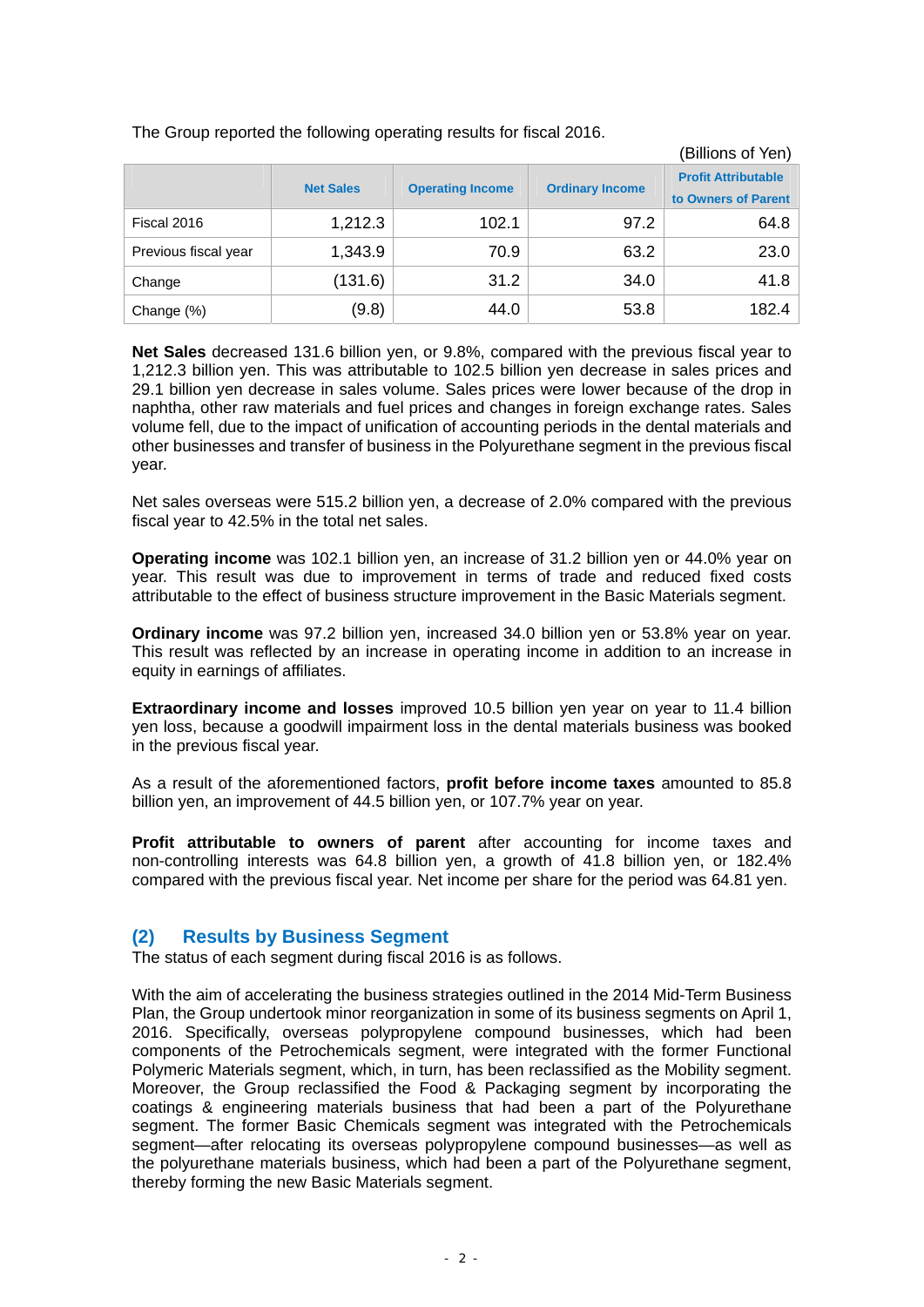Accordingly, segment information for the corresponding period of the previous fiscal year is based on this reclassification.

### **Mobility**

Net sales decreased 24.9 billion yen compared with the previous fiscal year to 293.3 billion yen and comprised 24% of total sales. Operating income decreased 4.2 billion yen to 40.7 billion yen year on year. The decrease in income was due to the effect of a stronger yen and the unfavorable trading terms in spite of an increase in sales volume.

In **elastomers**, which are primarily used in automotive components and as resin modifiers, the business performances were affected by the unfavorable trading terms and the effect of a stronger yen despite its healthy sales.

In **performance compounds**, sales expanded due to the start-up of a subsidiary in China, in spite of the impact of a stronger yen.

In **functional polymers**, which are primarily used in ICT (information communication technology) -related products, the business performances were affected by stronger yen, in spite of the healthy sales.

In overseas **polypropylene compound** businesses, although the production volume of automobile industry increased mainly in North America, trading terms turned unfavorable including the impact of stronger yen.

### **Health Care**

Net sales decreased 26.9 billion yen year on year to 134.2 billion yen and comprised 11% of total sales. Operating income decreased 1.5 billion yen compared with the previous fiscal year to 10.1 billion yen, mainly due to the decrease in sales volume of nonwoven fabrics although vision care materials enjoyed healthy sales and fixed costs of dental materials were reduced.

In **vision care materials**, sales of ophthalmic lens materials were healthy.

In **nonwoven fabrics**, consumption of premium paper diapers remained firm, but sales volume was impacted by the usage of distribution stock.

In **dental materials**, although the sales volume decreased due to unification of accounting periods in the previous fiscal period, sales were healthy mainly in Europe and North America. Because of the impairment loss booked in the previous fiscal year, amortization expenses of goodwill and other fixed expenses decreased.

### **Food & Packaging**

Net sales decreased 12.7 billion yen compared with the previous fiscal year to 182.5 billion yen and comprised 15% of total sales. On the other hand, operating income increased 0.8 billion yen to 20.6 billion yen year on year, due to the healthy sales.

In **coatings & engineering materials**, sales were healthy.

In **performance films and sheets**, sales of packaging materials were healthy.

In **agrochemicals**, sales volume decreased in overseas markets. Performance was affected by a stronger yen.

### **Basic Chemicals**

Net sales decreased 65.2 billion yen compared with the previous fiscal year to 565.6 billion yen and accounted for 47% of total sales. On the other hand, operating income increased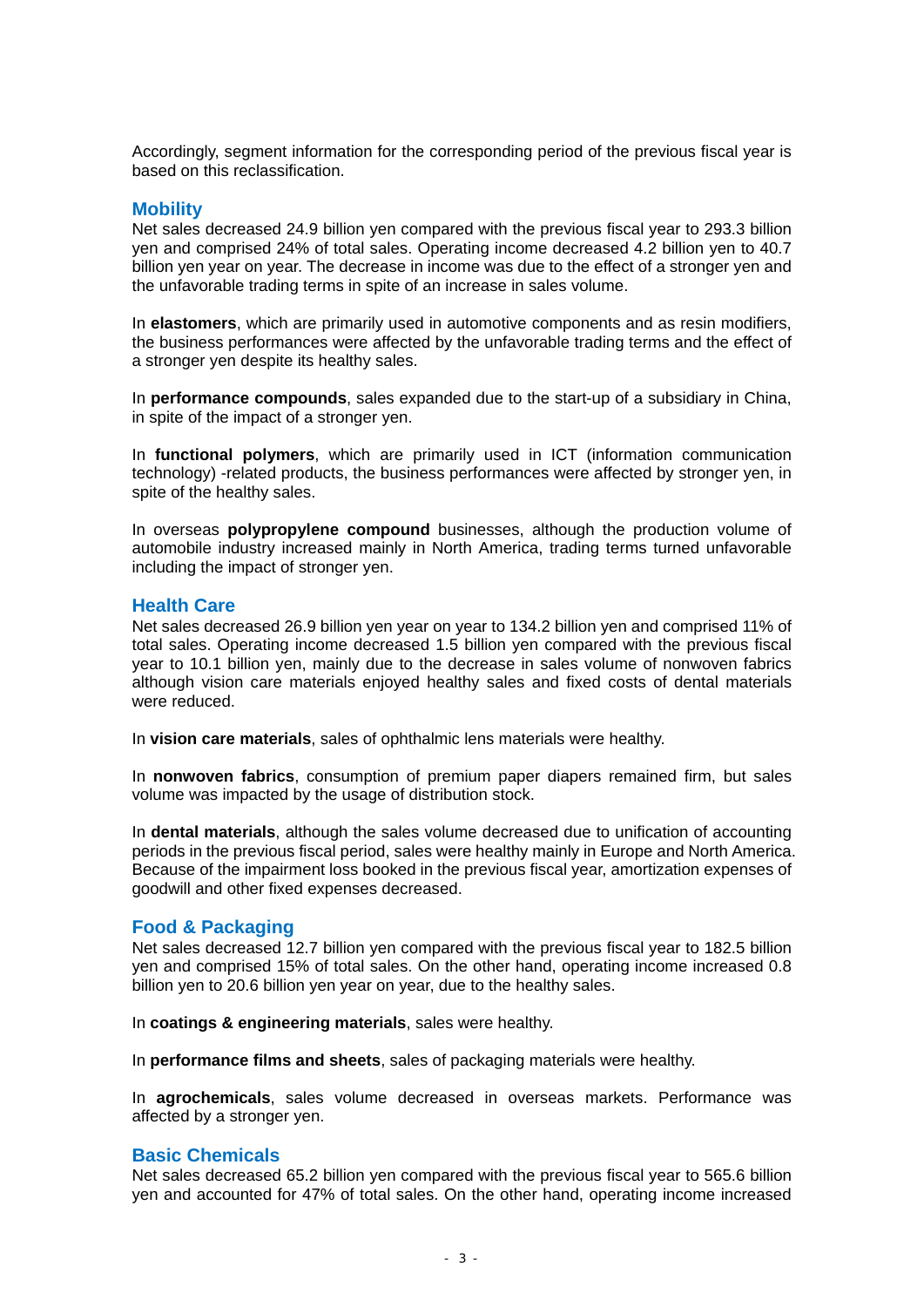37.5 billion yen year on year, to 38.5 billion yen. This was mainly attributable to the effect of business structure improvement and firm domestic demand.

**Naphtha cracker** operating rates grew compared with the same period of the previous fiscal year. Performances of **polyethylene** and **polypropylene** were firm, backed by domestic demand.

In **phenols**, the market environment was severe in comparison with the previous fiscal year. The effect of business structure improvement gradually emerged.

In **purified terephthalic acid (PTA)**, although conditions remained severe mainly due to market stagnation in China, the effect of business structure improvement gradually emerged.

In **polyurethane materials**, operating income was improved, mainly due to the reduction of fixed costs resulting from business structure improvement.

### **Others**

Net sales decreased 1.9 billion yen to 36.7 billion yen, comprised 3% of total sales. Operating loss was 0.3 billion yen, a worsening of 0.2 billion yen year on year.

### **(3) Outlook for Fiscal 2017 (Year Ending March 31, 2018) (Overall of Financial Outlook for Fiscal 2017)**

The fiscal 2017 global economy is expected to gradually improve. While the slowing of China's growth rate and sluggish growth in Europe persist, the U.S. economy continues to expand, driven mainly by domestic demand. Measures to ease inflation in Southeast Asia helped consumption recover while boosting exports to the United States. However, growing uncertainty at the global level demands constant vigilance. Items to watch include the new Trump administration in the United States, U.K. political trends, and excess facility capacity in China.

In Japan, although concerns remain regarding a slowdown in exports due to weak global capital investment, public-sector demand is expected to remain firm and demand for facility renovation is expected to remain steady due to the effects of economic policies. Personal consumption is expected to gradually improve in tandem with better employment rates.

Under these conditions, the Group forecasts its business performance and earnings growth for fiscal 2017 as follows.

| (Billions of Yen) | <b>Net Sales</b> | <b>Operating Income</b> | <b>Ordinary Income</b> | <b>Profit Attributable</b><br>to Owners of<br><b>Parent</b> |
|-------------------|------------------|-------------------------|------------------------|-------------------------------------------------------------|
| FY2017            | 1,300.0          | 98.0                    | 96.0                   | 65.0                                                        |
| FY2016            | 1,212.3          | 102.1                   | 97.2                   | 64.8                                                        |
| <b>Difference</b> | 87.7             | (4.1)                   | (1.2)                  | 0.2                                                         |
| Ratio (%)         | 7.2              | (4.1)                   | (1.2)                  | 0.2                                                         |

Outlook above are based on the following assumptions:

a) Exchange rate for the full year is 110 yen/US\$

b) Average price of domestic naphtha is 42,000 yen /kl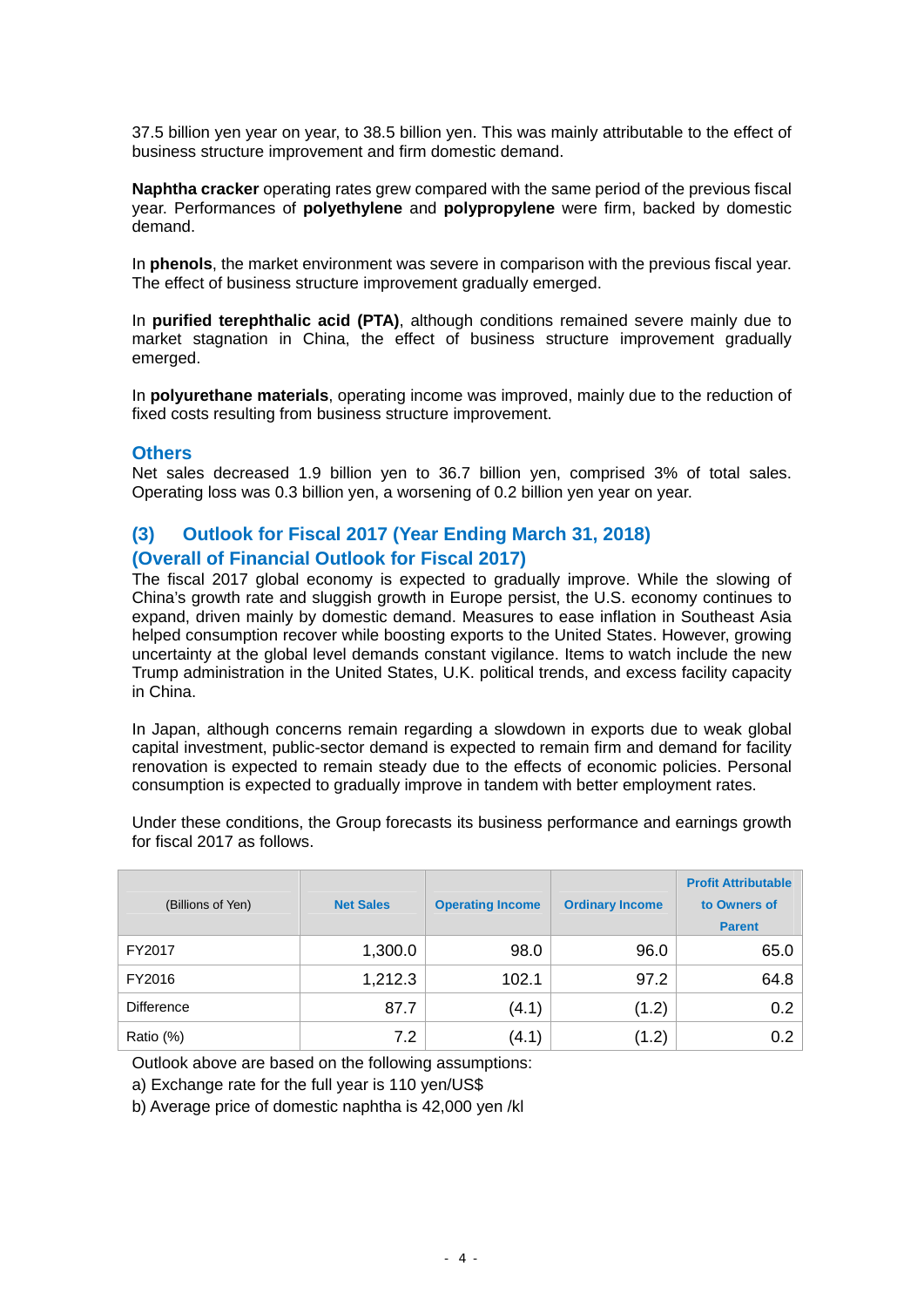# **(Outlook by FY2017 Business Segment)**

Outlook by FY2017 business segment is as follows.

|               |                  |                    |                            |                                  |               |                        | (Billions of Yen) |
|---------------|------------------|--------------------|----------------------------|----------------------------------|---------------|------------------------|-------------------|
|               | <b>Net Sales</b> |                    |                            |                                  |               |                        |                   |
|               | <b>Mobility</b>  | <b>Health Care</b> | Food &<br><b>Packaging</b> | <b>Basic</b><br><b>Materials</b> | <b>Others</b> | <b>Adjust-</b><br>ment | <b>Total</b>      |
| FY2017        | 310.0            | 140.0              | 190.0                      | 630.0                            | 30.0          | -                      | 1,300.0           |
| <b>FY2016</b> | 293.3            | 134.2              | 182.5                      | 565.6                            | 36.7          | -                      | 1,212.3           |
| Difference    | 16.7             | 5.8                | 7.5                        | 64.4                             | (6.7)         | -                      | 87.7              |
| Ratio(%)      | 5.7              | 4.3                | 4.1                        | 11.4                             | (18.3)        | -                      | 7.2               |

(Billions of Yen)

|                   | <b>Operating Income (Loss)</b> |                    |                            |                                  |               |                        |              |
|-------------------|--------------------------------|--------------------|----------------------------|----------------------------------|---------------|------------------------|--------------|
|                   | <b>Mobility</b>                | <b>Health Care</b> | Food &<br><b>Packaging</b> | <b>Basic</b><br><b>Materials</b> | <b>Others</b> | <b>Adjust-</b><br>ment | <b>Total</b> |
| FY2017            | 42.0                           | 13.0               | 20.5                       | 29.5                             | 0.0           | (7.0)                  | 98.0         |
| FY2016            | 40.7                           | 10.1               | 20.6                       | 38.5                             | (0.3)         | (7.5)                  | 102.1        |
| <b>Difference</b> | 1.3                            | 2.9                | (0.1)                      | (9.0)                            | 0.3           | 0.5                    | (4.1)        |
| Ratio(%)          | 3.2                            | 28.5               | (0.5)                      | (23.4)                           | -             | -                      | (4.1)        |

# **2. Financial Position**

### **(1) Status of Assets, Liabilities and Net Assets**

**Total assets** at the end of the fiscal year stood at 1,325.5 billion yen, an increase of 66.6 billion yen compared with the end of the previous fiscal year.

**Total liabilities** at the end of the fiscal year decreased 4.8 billion yen compared with the previous fiscal year-end to 810.9 billion yen. **Interest-bearing debt** amounted to 439.9 billion yen, a fall of 33.1 billion yen compared with March 31, 2016. As a result, the interest-bearing debt ratio was 33.2%, a decrease of 4.4 points.

**Net assets** totaled 514.6 billion yen, an increase of 71.4 billion yen compared with the previous fiscal year-end. The **ratio of shareholders' equity to total assets** was 33.9%, up 3.6 points from the previous fiscal year-end.

Accounting for the aforementioned factors, the **net debt-equity ratio** stood at 0.79 at the end of the fiscal year, down 0.24 point from the previous fiscal year-end.

## **(2) Cash Flow Status**

Cash and cash equivalents (hereafter called "cash") increased 4.7 billion yen to 82.9 billion yen as of the end of this fiscal year compared with the previous fiscal year-end.

### **Cash Flows from Operating Activities**

Net cash provided by operating activities decreased 45.5 billion yen to 100.4 billion yen due to an increase in working capital.

### **Cash Flows from Investing Activities**

Net cash used in investing activities increased 11.0 billion yen compared with the previous fiscal year to 47.4 billion yen due to inflows from transfer of Polyurethane materials business in the previous fiscal year.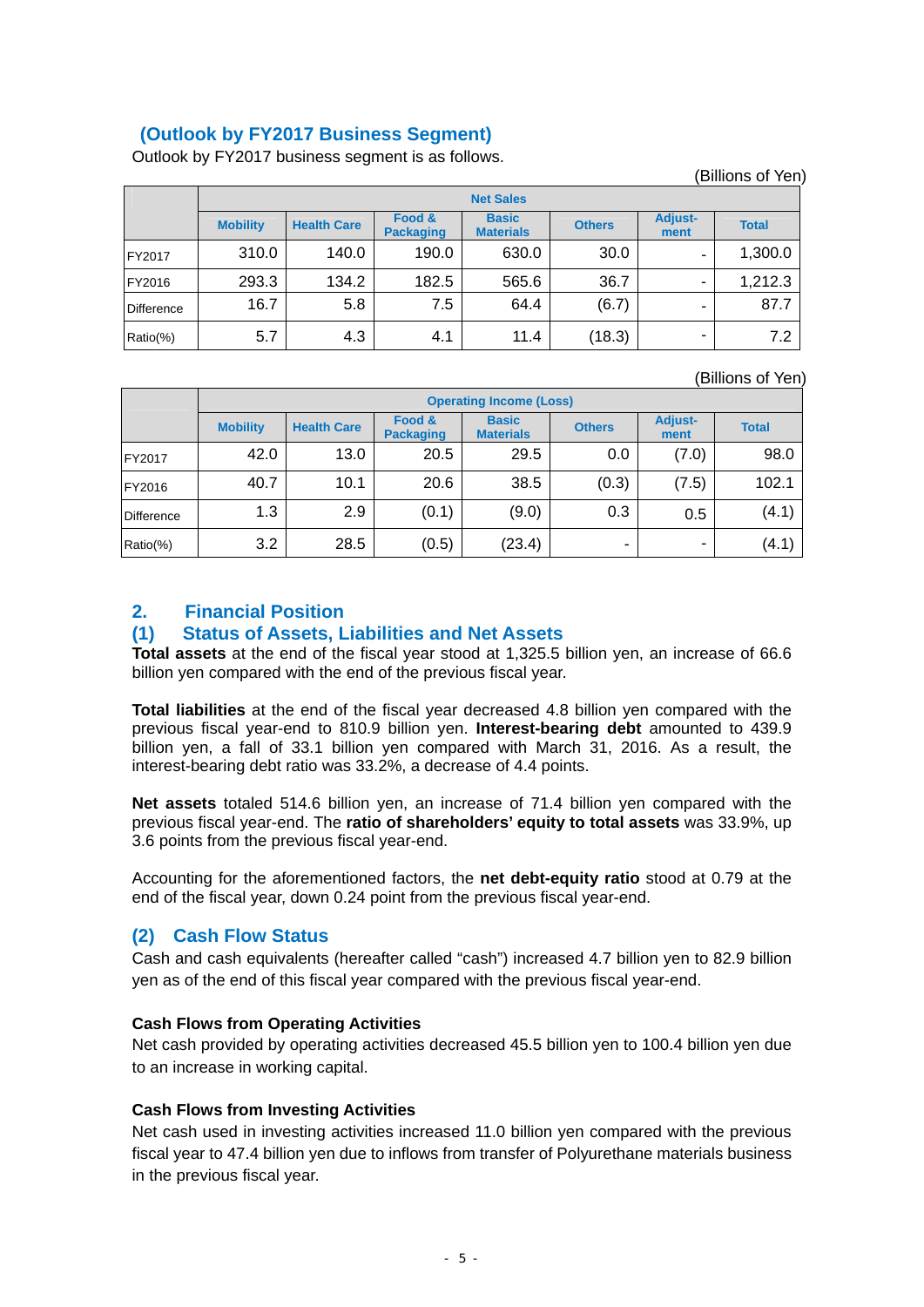### **Cash Flows from Financing Activities**

Net cash used in financing activities decreased 31.4 billion yen compared with the previous fiscal year to 47.6 billion yen due primarily to the decrease in repayments of interest-bearing debts.

|                                                           | <b>FY2012</b><br>(As of March<br>31, 2013) | <b>FY2013</b><br>(As of March<br>31, 2014) | <b>FY2014</b><br>(As of March<br>31, 2015) | <b>FY2015</b><br>(As of March<br>31, 2016) | <b>FY2016</b><br>(As of March<br>31, 2017) |
|-----------------------------------------------------------|--------------------------------------------|--------------------------------------------|--------------------------------------------|--------------------------------------------|--------------------------------------------|
| Shareholders' Equity<br>Ratio (%)                         | 28.2                                       | 24.6                                       | 28.8                                       | 30.3                                       | 33.9                                       |
| Shareholders' Equity Ratio on<br>a Market Value Basis (%) | 15.4                                       | 17.7                                       | 27.4                                       | 29.8                                       | 41.5                                       |
| Ratio of Interest-bearing Debt<br>to Cash Flows           | 27.4                                       | 13.4                                       | 9.4                                        | 3.2                                        | 4.4                                        |
| <b>Interest Coverage</b><br>Ratio (Times)                 | 2.7                                        | 5.6                                        | 7.7                                        | 20.7                                       | 17.3                                       |

# **(3) Trends in Cash Flow Indicators**

Notes:

- Shareholders' Equity Ratio: Shareholders' equity to total assets.

- Shareholders' Equity Ratio on a Market Value Basis: Market capitalization to total assets.

- Ratio of Interest-bearing Debt to Cash Flows: Interest-bearing debt to cash flows.

- Interest Coverage Ratio: Cash flows to interest paid.

- Each of the indicators was calculated using consolidated financial figures.

- The market capitalization was calculated by multiplying the closing share price as of the end of the period with the number of shares outstanding (excluding treasury stock).

- Operating cash flow figures have been used for cash flow calculations.

- Interest-bearing debt is the portion of total debt booked on the consolidated balance sheet on which interest is being paid. Interest paid is the amount of interest paid as reported in the consolidated statements of cash flows.

### **3. Basic Policy on Appropriation of Profits, Cash Dividends for Fiscal 2016 and 2017 (Year Ending March 31, 2017 and March 31, 2018) (1) Basic Policy on Appropriation of Profits**

The Company adopts a holistic approach to profit sharing, including returning profits to our shareholders and increasing retained earnings in preparation for strategic growth and expansion in the future.

The Company makes every effort to provide our shareholders with a return that reflects our consolidated performance over the medium to long term and to pay out dividends on a consistent basis, in line with our consolidated dividend payout ratio and consolidated dividends on equity (DOE). Specifically, we aim to maintain a consolidated dividend payout ratio of at least 25% and a DOE of at least 2%.

During the period of the Medium-term Business Plan, which was initiated in fiscal 2014, the Group's financial standing has improved, including in terms of net interest-bearing debt ratio (net D/E ratio) and the ratio of shareholders' equity to total assets. In light of having realized an environment where the Company can aim to raise dividend payouts, the Company has decided to revise its dividend policy from fiscal 2017.

Under its policy on shareholder returns from fiscal 2017, in addition to continually raising dividends in line with performance trends, the Company will flexibly acquire treasury stock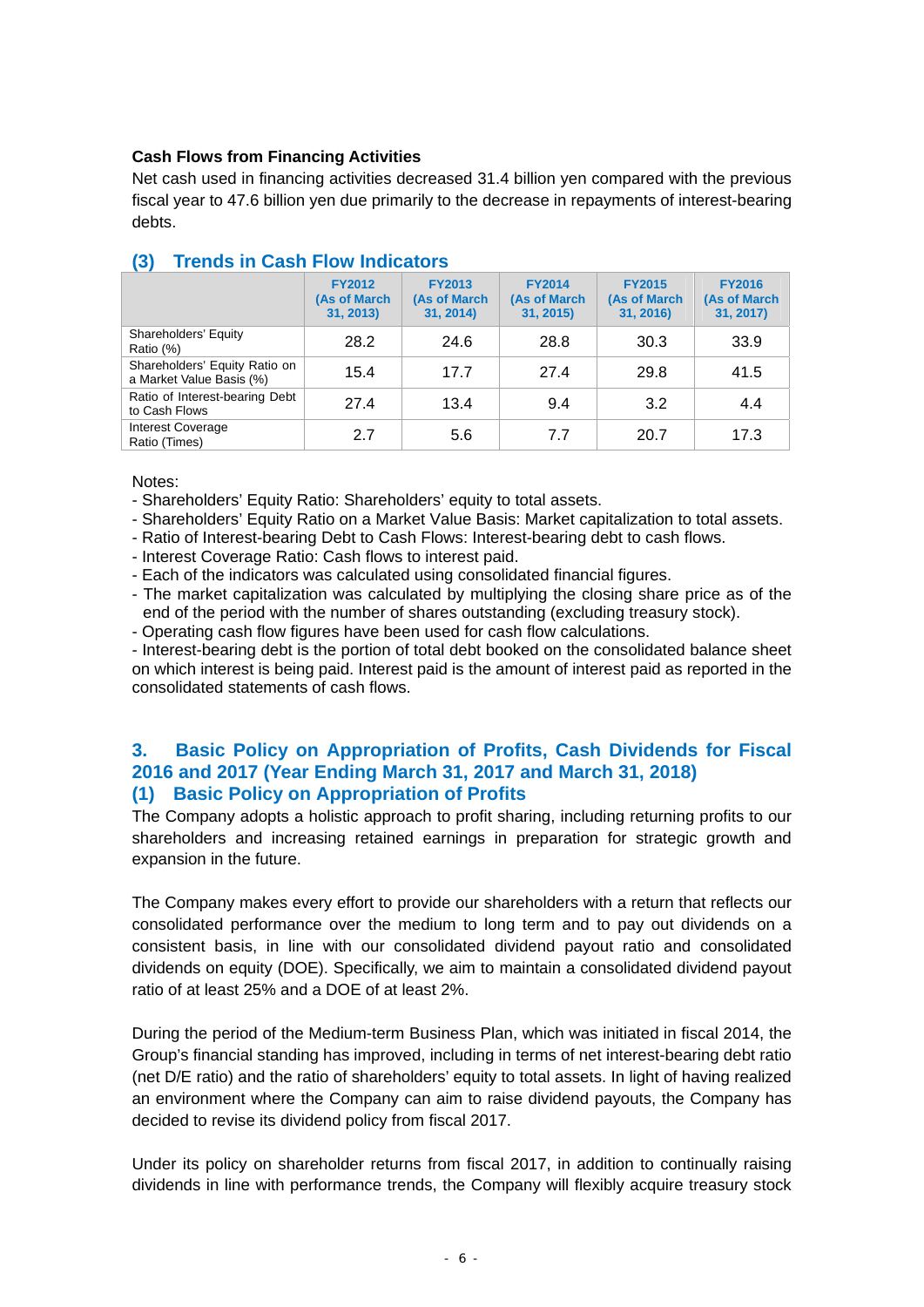depending on the stock price and market environment, therefore to enhance returns to shareholders.

Specifically, the Company will aim to gradually achieve a total return ratio of 30% or more.

Note: Total return ratio = (dividends paid + treasury stock acquired) / profit attributable to owners of parent

### **(2) Cash Dividends for Fiscal 2016 and 2017**

Due to profits reaching a record high in fiscal 2016, the Company has raised the regular year-end dividend, bringing it to 7 yen per share, or 1 yen higher than the most recent forecast. In addition, on October 1, 2017, the Company will celebrate its 20th anniversary. To show our appreciation to our shareholders, at the end of fiscal 2016 the Company will pay out a 2 yen per share memorial dividend.

The year-end dividend for fiscal 2016 is therefore expected to be 9 yen per share, comprising the 7 yen regular dividend and the 2 yen memorial dividend.

Because a 5 yen interim dividend was already paid out on December 2, 2016, dividends for the full fiscal year will total 14 yen per share.

Turning to dividends for the fiscal year ending March 31, 2018, the Company plans to pay an interim dividend of 8 yen per share and a year-end dividend of 8 yen per share, respectively. The Company therefore plans the annual dividend for the fiscal year to be 16 yen per share.

The aforementioned dividend plan is calculated based on the number of shares before the 5-to-1 share consolidation, which will be proposed at the Company's  $20<sup>th</sup>$  Ordinary General Meeting of Shareholders and conducted on October 1, 2017.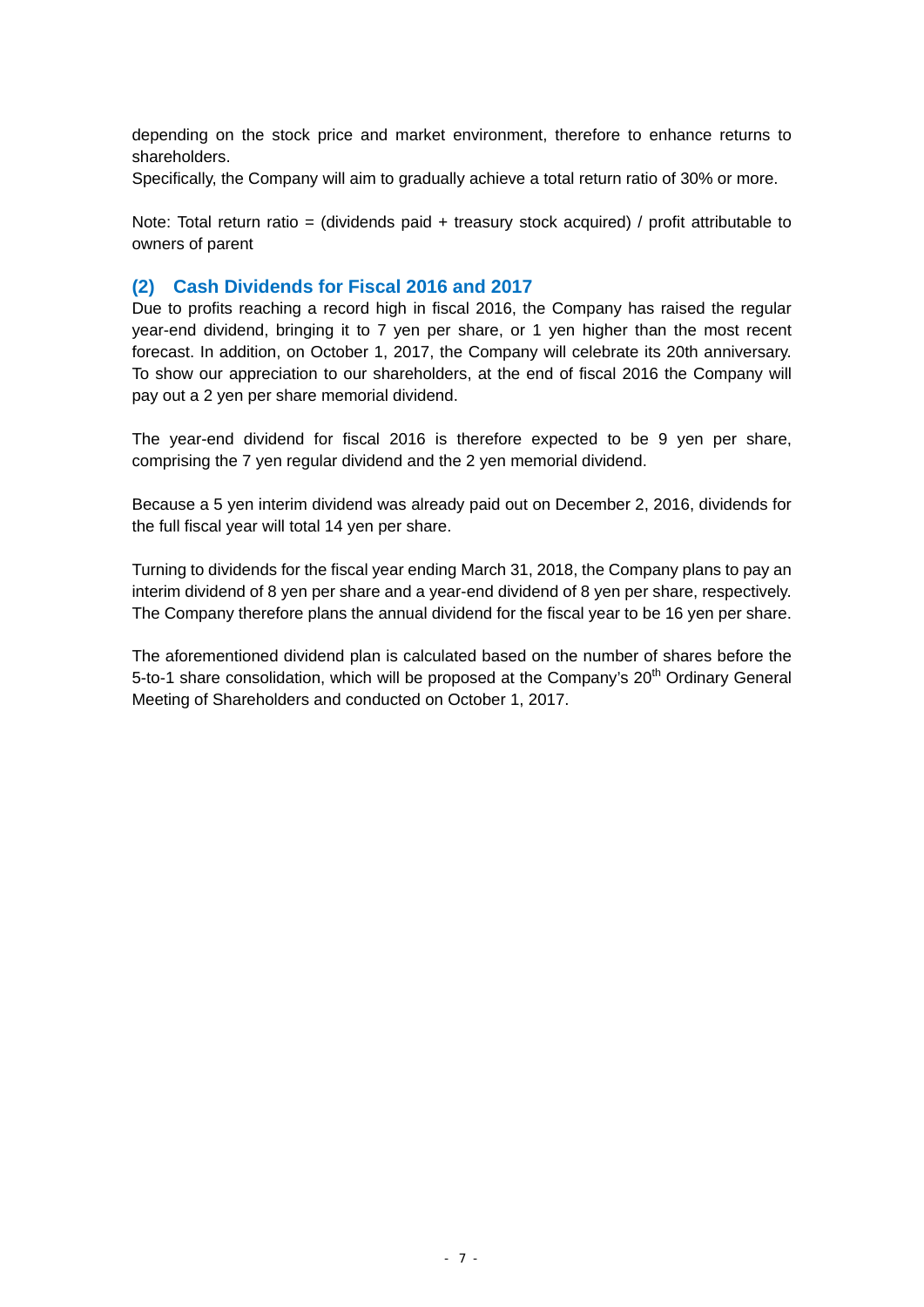# **4. Consolidated Balance sheets**

|                                                                  |                        | <b>Millions of yen</b> |  |  |  |
|------------------------------------------------------------------|------------------------|------------------------|--|--|--|
|                                                                  | <b>FY2015</b><br>As of | <b>FY2016</b><br>As of |  |  |  |
|                                                                  | March 31, 2016         | March 31, 2017         |  |  |  |
| <b>Assets</b>                                                    |                        |                        |  |  |  |
| <b>Current assets</b>                                            |                        |                        |  |  |  |
| Cash and deposits                                                | 79,578                 | 84,120                 |  |  |  |
| Notes and accounts receivable-trade                              | 245,345                | 271,706                |  |  |  |
| Inventories                                                      | 240,686                | 247,544                |  |  |  |
| Deferred tax assets                                              | 11,007                 | 16,192                 |  |  |  |
| Accounts receivable-other                                        | 44,913                 | 52,279                 |  |  |  |
| Other                                                            | 7,480                  | 7,628                  |  |  |  |
| Allowance for doubtful accounts                                  | (799)                  | (531)                  |  |  |  |
| <b>Total current assets</b>                                      | 628,210                | 678,938                |  |  |  |
| <b>Non-current assets</b>                                        |                        |                        |  |  |  |
| Property, plant and equipment<br><b>Buildings and structures</b> | 328,354                | 335,957                |  |  |  |
| Accumulated depreciation                                         | (227, 510)             | (232, 255)             |  |  |  |
| Buildings and structures, net                                    | 100,844                | 103,702                |  |  |  |
| Machinery, equipment and vehicles                                | 979,458                | 988,248                |  |  |  |
| Accumulated depreciation                                         | (866, 582)             | (861, 563)             |  |  |  |
| Machinery, equipment and vehicles, net                           | 112,876                | 126,685                |  |  |  |
| Land                                                             | 157,697                | 155,441                |  |  |  |
| Construction in progress                                         | 31,307                 | 11,465                 |  |  |  |
| Other                                                            | 70,313                 | 72,481                 |  |  |  |
| Accumulated depreciation                                         | (59, 635)              | (60, 345)              |  |  |  |
| Other, net                                                       | 10,678                 | 12,136                 |  |  |  |
| Total property, plant and equipment                              | 413,402                | 409,429                |  |  |  |
| Intangible assets                                                |                        |                        |  |  |  |
| Goodwill                                                         | 9,408                  | 7,407                  |  |  |  |
| Other                                                            | 30,765                 | 27,781                 |  |  |  |
| <b>Total intangible assets</b>                                   | 40,173                 | 35,188                 |  |  |  |
| <b>Investments and other assets</b>                              |                        |                        |  |  |  |
| Investment securities                                            | 124,942                | 141,873                |  |  |  |
| Net defined benefit asset                                        | 17,571                 | 31,103                 |  |  |  |
| Deferred tax assets                                              | 6,362                  | 6,755                  |  |  |  |
| Other                                                            | 29,070                 | 24,610                 |  |  |  |
| Allowance for doubtful accounts                                  | (782)                  | (2, 371)               |  |  |  |
| <b>Total investments and other assets</b>                        | 177,163                | 201,970                |  |  |  |
| <b>Total non-current assets</b>                                  | 630,738                | 646,587                |  |  |  |
| <b>Total assets</b>                                              | 1,258,948              | 1,325,525              |  |  |  |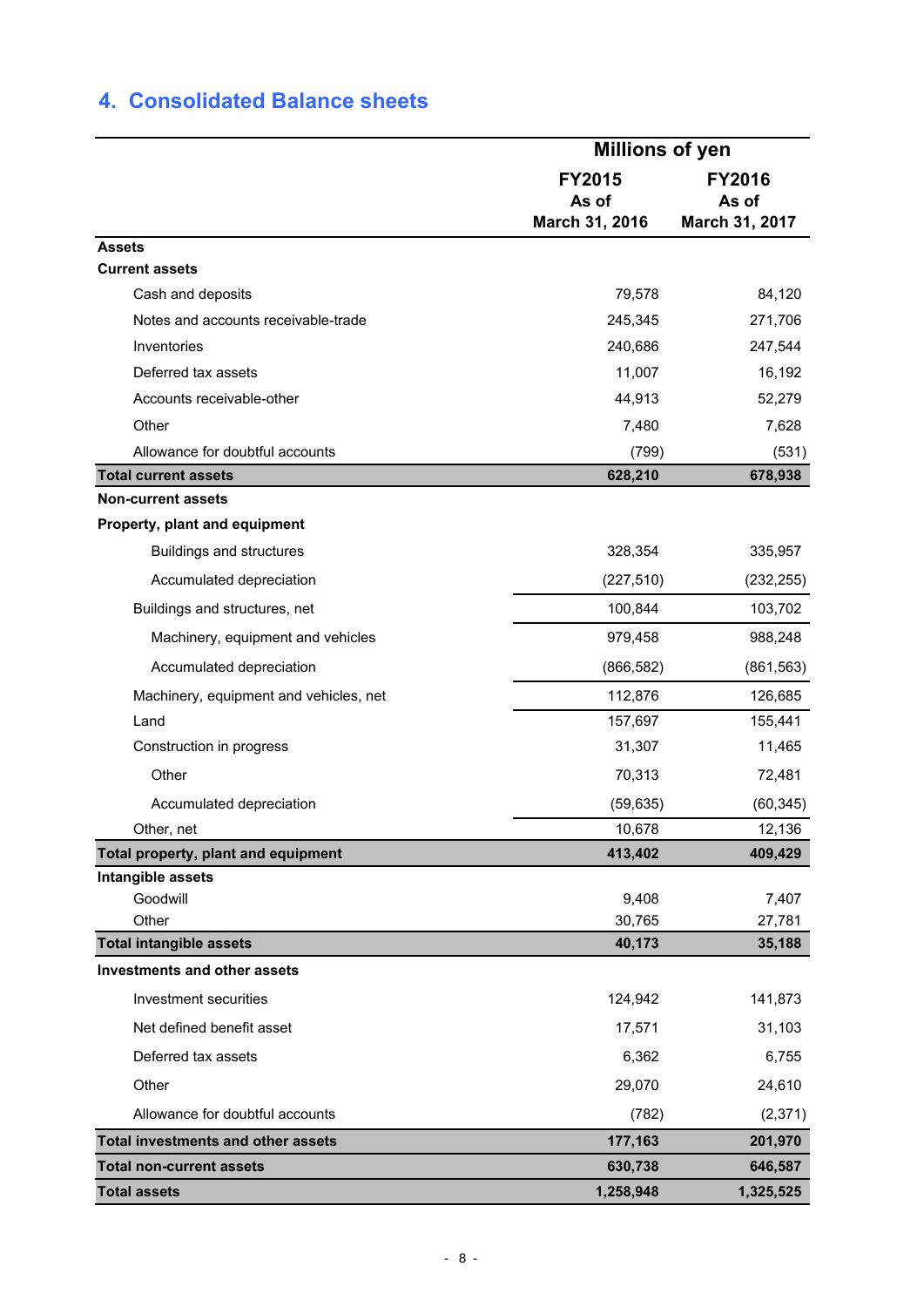|                                                       | <b>Millions of yen</b>                   |                                          |  |
|-------------------------------------------------------|------------------------------------------|------------------------------------------|--|
|                                                       | <b>FY2015</b><br>As of<br>March 31, 2016 | <b>FY2016</b><br>As of<br>March 31, 2017 |  |
| <b>Liabilities</b>                                    |                                          |                                          |  |
| <b>Current liabilities</b>                            |                                          |                                          |  |
| Notes and accounts payable-trade                      | 118,331                                  | 145,658                                  |  |
| Short-term loans payable                              | 86,490                                   | 90,276                                   |  |
| Current portion of long-term loans payable            | 25,892                                   | 18,582                                   |  |
| Current portion of bonds                              | 20,142                                   | 24,142                                   |  |
| Accounts payable-other                                | 71,744                                   | 69,531                                   |  |
| Income taxes payable                                  | 5,886                                    | 5,735                                    |  |
| Provision for directors' bonuses                      | 164                                      | 140                                      |  |
| Provision for repairs                                 | 8,129                                    | 12,173                                   |  |
| Provision for business structure improvement          | 234                                      |                                          |  |
| Other                                                 | 27,247                                   | 26,546                                   |  |
| <b>Total current liabilities</b>                      | 364,259                                  | 392,783                                  |  |
| <b>Non-current liabilities</b>                        | 59,716                                   |                                          |  |
| Bonds payable<br>Long-term loans payable              | 279,583                                  | 35,574<br>268,654                        |  |
| Deferred tax liabilities                              | 19,791                                   | 24,169                                   |  |
| Provision for directors' retirement benefits          | 277                                      | 251                                      |  |
|                                                       |                                          |                                          |  |
| Provision for repairs                                 | 4,251                                    | 3,878                                    |  |
| Provision for environmental measures                  | 786                                      | 732                                      |  |
| Provision for business structure improvement          | 2,648                                    |                                          |  |
| Net defined benefit liability                         | 59,659                                   | 55,200                                   |  |
| Asset retirement obligations                          | 3,991                                    | 4,196                                    |  |
| Other                                                 | 20,750                                   | 25,453                                   |  |
| <b>Total non-current liabilities</b>                  | 451,452                                  | 418,107                                  |  |
| <b>Total liabilities</b><br><b>Net assets</b>         | 815,711                                  | 810,890                                  |  |
| <b>Shareholders' equity</b>                           |                                          |                                          |  |
| Capital stock                                         | 125,053                                  | 125,053                                  |  |
| Capital surplus                                       | 90,847                                   | 90,491                                   |  |
| Retained earnings                                     | 181,128                                  | 236,961                                  |  |
| Treasury stock                                        | (14, 607)                                | (14, 708)                                |  |
| <b>Total shareholders' equity</b>                     | 382,421                                  | 437,797                                  |  |
| Accumulated other comprehensive income                |                                          |                                          |  |
| Valuation difference on available-for-sale securities | 14,650                                   | 20,337                                   |  |
| Deferred gains or losses on hedges                    | (48)                                     | (25)                                     |  |
| Foreign currency translation adjustments              | 8,930                                    | 4,211                                    |  |
| Remeasurements of defined benefit plans               | (23, 982)                                | (12, 628)                                |  |
| Total accumulated other comprehensive income          | (450)                                    | 11,895                                   |  |
| <b>Non-controlling interests</b>                      | 61,266                                   | 64,943                                   |  |
| <b>Total net assets</b>                               | 443,237                                  | 514,635                                  |  |
| <b>Total liabilities and net assets</b>               | 1,258,948                                | 1,325,525                                |  |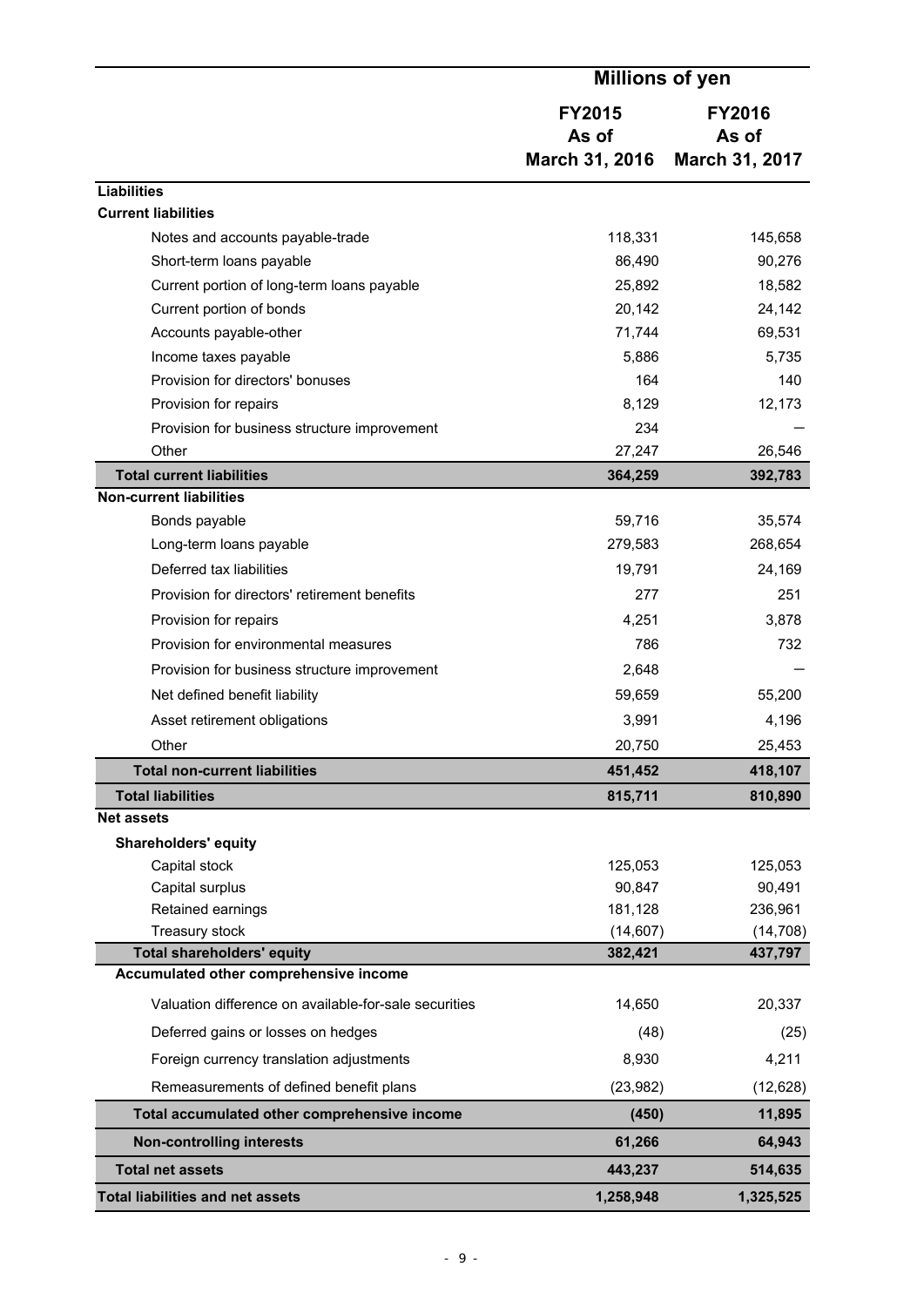# **5. Consolidated Income Statements and Consolidated Comprehensive Income Statements**

| (Consolidated Income Statements)                              |                                            |                                    |  |
|---------------------------------------------------------------|--------------------------------------------|------------------------------------|--|
|                                                               | <b>Millions of yen</b><br>FY2015<br>FY2016 |                                    |  |
|                                                               | April 1, 2015 to<br>March 31, 2016         | April 1, 2016 to<br>March 31, 2017 |  |
| <b>Net sales</b>                                              | 1,343,898                                  | 1,212,282                          |  |
| Cost of sales                                                 | 1,069,451                                  | 919,268                            |  |
| <b>Gross profit</b>                                           | 274,447                                    | 293,014                            |  |
| Selling, general and administrative expenses                  | 203,521                                    | 190,865                            |  |
| <b>Operating income</b>                                       | 70,926                                     | 102,149                            |  |
| Non-operating income and expenses                             |                                            |                                    |  |
| Non-operating income                                          |                                            |                                    |  |
| Interest income                                               | 637                                        | 941                                |  |
| Dividends income                                              | 3,434                                      | 2,679                              |  |
| Rent income                                                   | 711                                        | 718                                |  |
| Share of profit of entities accounted for using equity method |                                            | 208                                |  |
| Other                                                         | 3,491                                      | 2,136                              |  |
| <b>Total non-operating income</b>                             | 8,273                                      | 6,682                              |  |
| <b>Non-operating expenses</b>                                 |                                            |                                    |  |
| Interest expenses                                             | 6,623                                      | 5,749                              |  |
| Loss on suspension of operations                              | 1,222                                      | 557                                |  |
| Share of loss of entities accounted for using equity method   | 2,150                                      |                                    |  |
| Foreign exchange losses                                       | 1,929                                      | 1,257                              |  |
| Provision of allowance for doubtful accounts                  |                                            | 1,370                              |  |
| Other                                                         | 4,092                                      | 2,702                              |  |
| <b>Total non-operating expenses</b>                           | 16,016                                     | 11,635                             |  |
| <b>Ordinary income</b>                                        | 63,183                                     | 97,196                             |  |
| <b>Extraordinary income and losses</b>                        |                                            |                                    |  |
| <b>Extraordinary income</b>                                   |                                            |                                    |  |
| Gain on sales of non-current assets                           | 1,236                                      | 253                                |  |
| Gain on sales of investment securities                        | 3,820                                      | 2,381                              |  |
| Gain on transfer of business                                  | 3,738                                      |                                    |  |
| <b>Total extraordinary income</b>                             | 8,794                                      | 2,634                              |  |
| <b>Extraordinary losses</b>                                   |                                            |                                    |  |
| Loss on disposal of non-current assets                        | 5,277                                      | 7,375                              |  |
| Loss on sales of non-current assets                           | 293                                        | 10                                 |  |
| Impairment loss                                               | 24,060                                     | 4,111                              |  |
| Loss on valuation of investment securities                    |                                            | 196                                |  |
| Loss on restructuring of subsidiaries and affiliates          | 1,045                                      |                                    |  |
| Contract termination fees                                     |                                            | 2,366                              |  |
| <b>Total extraordinary losses</b>                             | 30,675                                     | 14,058                             |  |
| Profit (loss) before income taxes                             | 41,302                                     | 85,772                             |  |
| Income taxes-current                                          | 15,840                                     | 15,704                             |  |
| Income taxes-deferred                                         | (4,005)                                    | (3,789)                            |  |
| <b>Total income taxes</b>                                     | 11,835                                     | 11,915                             |  |
| Profit (loss)                                                 | 29,467                                     | 73,857                             |  |
| Profit (loss) attributable to non-controlling interests       | 6,504                                      | 9,018                              |  |
| Profit (loss) attributable to owners of parent                | 22,963                                     | 64,839                             |  |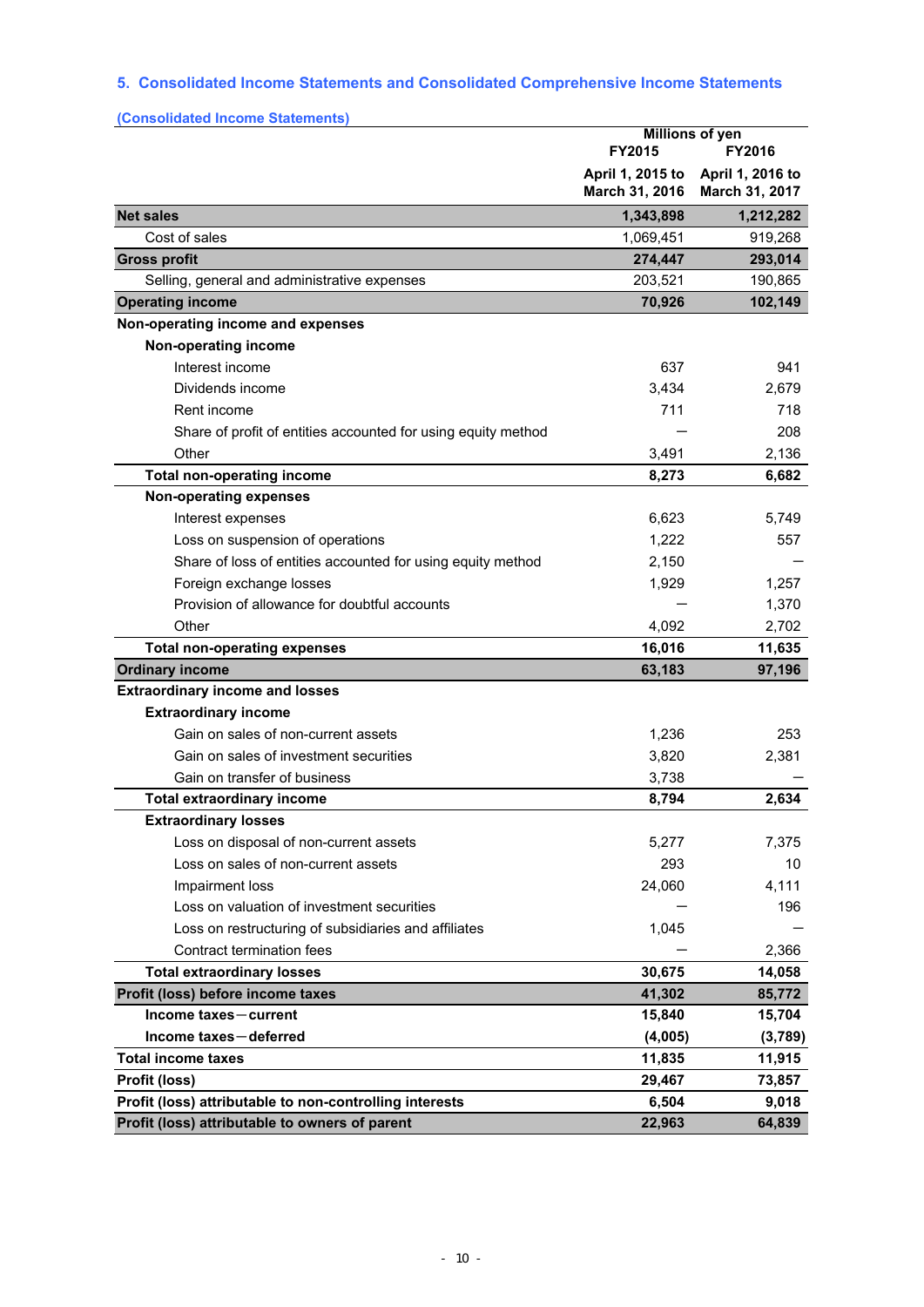| (Consolidated Comprehensive income Statements)                                       |                                                     |                 |
|--------------------------------------------------------------------------------------|-----------------------------------------------------|-----------------|
|                                                                                      |                                                     | Millions of yen |
|                                                                                      | FY2015                                              | <b>FY2016</b>   |
|                                                                                      | April 1, 2015 to April 1, 2016 to<br>March 31, 2016 | March 31, 2017  |
| Profit (loss)                                                                        | 29,467                                              | 73,857          |
| Other comprehensive income (loss)                                                    |                                                     |                 |
| Valuation difference on available-for-sale securities                                | (6,624)                                             | 5,647           |
| Deferred gains or losses on hedges                                                   | 413                                                 | $\Omega$        |
| Foreign currency translation adjustment                                              | (20, 275)                                           | (3,870)         |
| Remeasurements of defined benefit plans                                              | (13, 472)                                           | 11,380          |
| Share of other comprehensive income of entities accounted for<br>using equity method | (3,905)                                             | (1,614)         |
| Total other comprehensive income (loss)                                              | (43, 863)                                           | 11,543          |
| <b>Comprehensive income (loss)</b>                                                   | (14, 396)                                           | 85,400          |
| Comprehensive income (loss) attributable to                                          |                                                     |                 |
| Comprehensive income (loss) attributable to owners of parent                         | (16, 650)                                           | 77,184          |
| Comprehensive income (loss) attributable to non-controlling<br>interests             | 2,254                                               | 8,216           |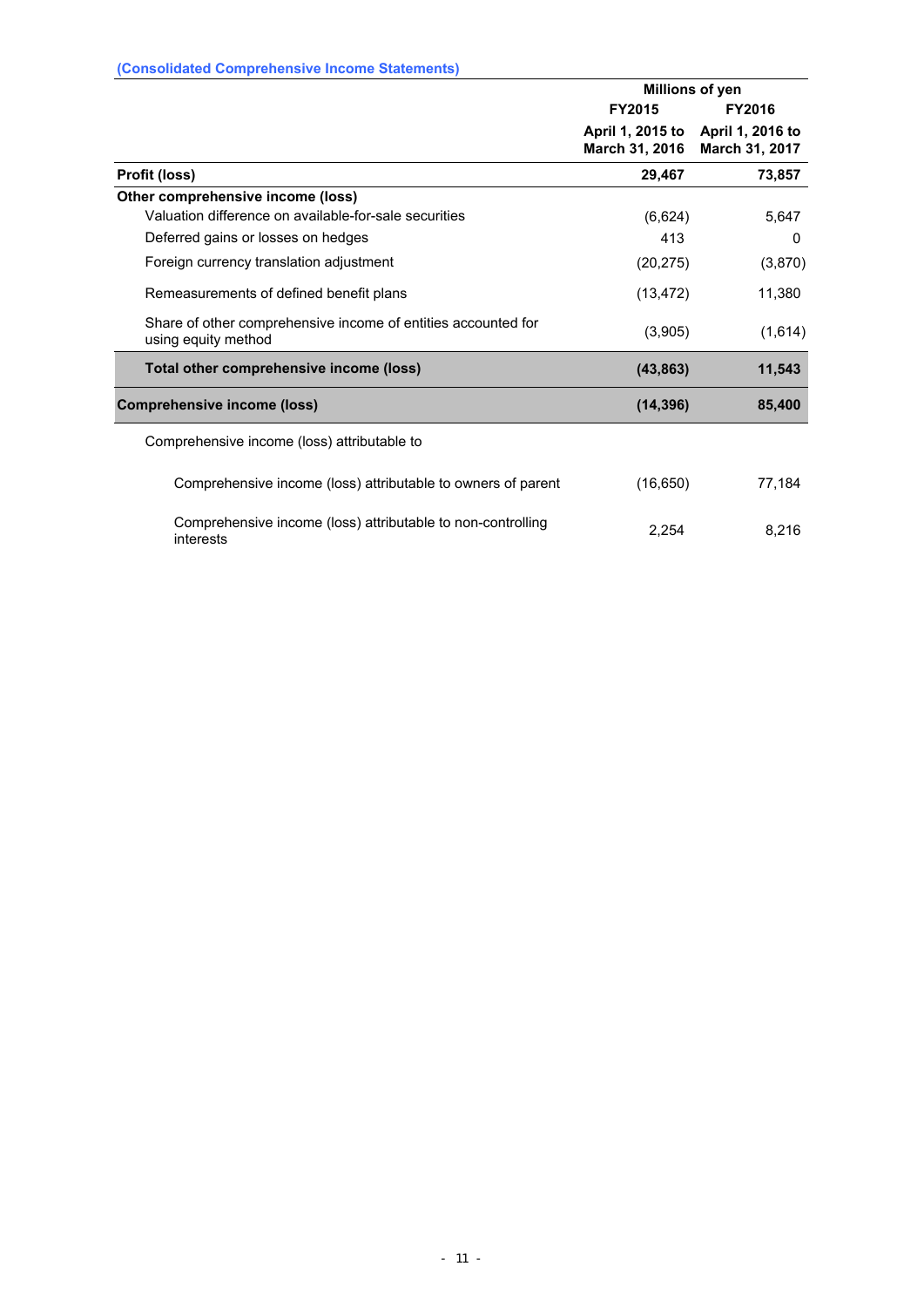### **6. Consolidated Statements of Cash Flows**

|                                                                                     | Millions of yen                    |                                    |
|-------------------------------------------------------------------------------------|------------------------------------|------------------------------------|
|                                                                                     | FY2015                             | <b>FY2016</b>                      |
|                                                                                     | April 1, 2015 to<br>March 31, 2016 | April 1, 2016 to<br>March 31, 2017 |
| Profit (loss) before income taxes                                                   | 41,302                             | 85,772                             |
| Depreciation                                                                        | 45,487                             | 42,809                             |
| Amortization of goodwill                                                            | 3,153                              | 1,248                              |
| Impairment loss                                                                     | 24,060                             | 4,111                              |
| Increase(decrease) in net defined benefit liability                                 | (1, 307)                           | (2, 314)                           |
| Decrease (increase) in net defined benefit asset                                    | (3, 466)                           | (3,989)                            |
| Increase (decrease) in allowance for doubtful accounts                              | 116                                | 1,353                              |
| Increase (decrease) in provision for repairs                                        | (247)                              | 3,671                              |
| Increase (decrease) in provision for environmental measures                         | (169)                              | (54)                               |
| Increase (decrease) in provision for business structure improvement                 | (9,225)                            | (2,864)                            |
| Interest and dividend income                                                        | (4,071)                            | (3,620)                            |
| Interest expenses                                                                   | 6,623                              | 5,749                              |
| Share of (profit) loss of entities accounted for using equity method                | 2,150                              | (208)                              |
| Loss (gain) on sales of investment securities                                       | (3, 817)                           | (2, 379)                           |
| Loss on retirement of non-current assets                                            | 1,161                              | 709                                |
| Loss (gain) on sales of non-current assets                                          | (943)                              | (243)                              |
| Decrease (increase) in notes and accounts receivable - trade                        | 24,235                             | (27, 375)                          |
| Decrease (increase) in inventories                                                  | 34,929                             | (8,014)                            |
| Increase (decrease) in notes and accounts payable - trade                           | (40, 440)                          | 27,580                             |
| Other, net                                                                          | 36,949                             | (8, 425)                           |
| <b>Subtotal</b>                                                                     | 156,480                            | 113,517                            |
| Interest and dividends income received                                              | 7,669                              | 7,699                              |
| Interest expenses paid                                                              | (7,059)                            | (5,818)                            |
| Income taxes paid                                                                   | (11, 177)                          | (14, 958)                          |
| Net cash provided by (used in) operating activities                                 | 145,913                            | 100,440                            |
| Purchase of property, plant and equipment                                           | (40,046)                           | (39, 530)                          |
| Proceeds from sales of property, plant and equipment                                | 1,759                              | 1,082                              |
| Purchase of intangible assets                                                       | (1,340)                            | (1,968)                            |
| Purchase of long-term prepaid expenses                                              | (3,863)                            | (1,431)                            |
| Purchase of investment securities                                                   | (42, 920)                          | (10, 390)                          |
| Proceeds from sales and redemption of investment securities                         | 5,052                              | 4,179                              |
| Proceeds from transfer of business                                                  | 44,649                             |                                    |
| Purchase of shares of subsidiaries resulting in change in scope of<br>consolidation |                                    | 30                                 |
| Other, net                                                                          | 344                                | 633                                |
| Net cash provided by (used in) investing activities                                 | (36, 365)                          | (47, 395)                          |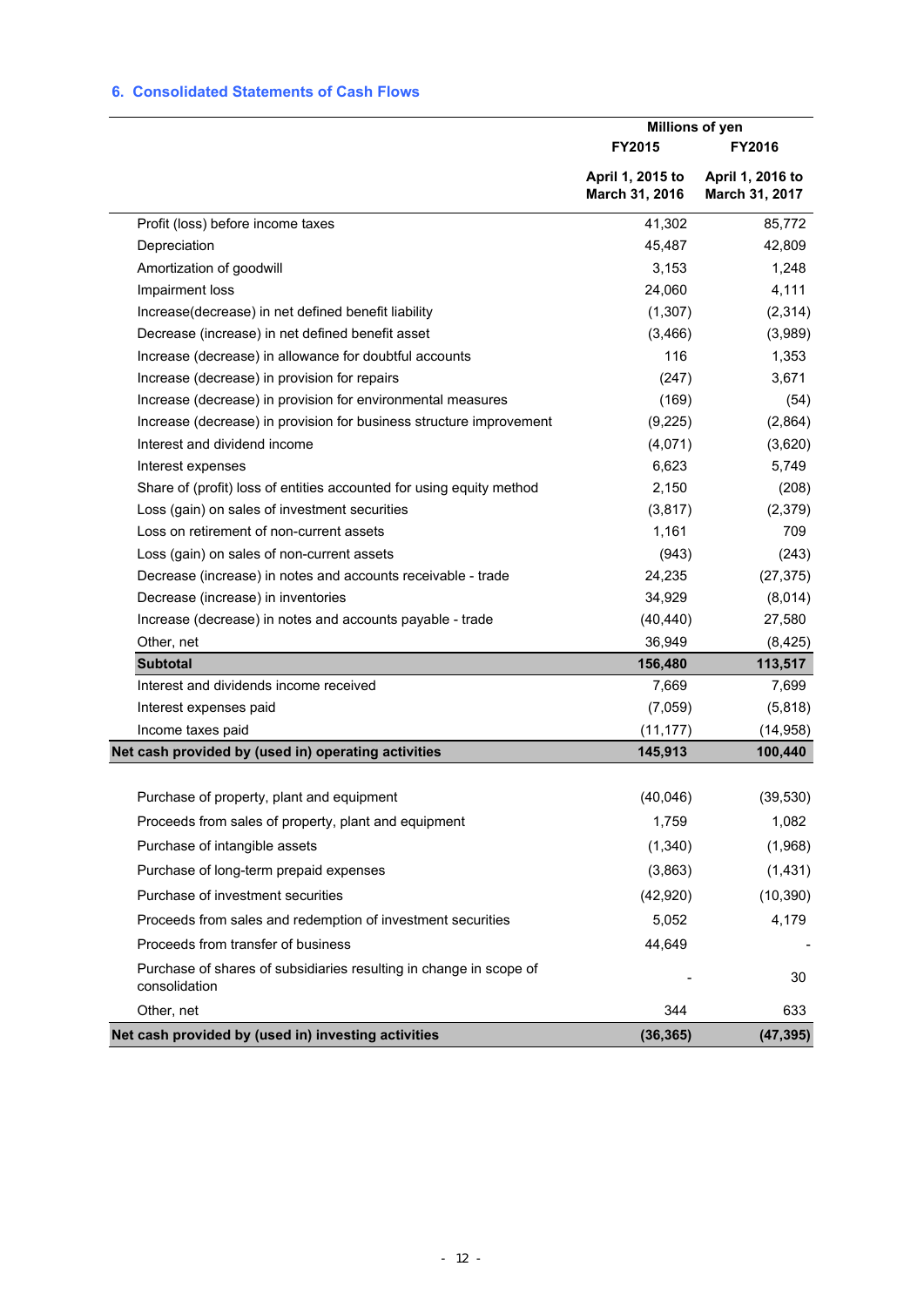|                                                                                                                        | Millions of yen                           |                                    |  |
|------------------------------------------------------------------------------------------------------------------------|-------------------------------------------|------------------------------------|--|
|                                                                                                                        | FY2015                                    | FY2016                             |  |
|                                                                                                                        | April 1, 2015 to<br><b>March 31, 2016</b> | April 1, 2016 to<br>March 31, 2017 |  |
| Net increase (decrease) in short-term loans payable                                                                    | (29, 774)                                 | 4,154                              |  |
| Proceeds from long-term loans payable                                                                                  | 18,711                                    | 10,000                             |  |
| Repayment of long-term loans payable                                                                                   | (36, 921)                                 | (27, 818)                          |  |
| Redemption of bonds                                                                                                    | (20, 142)                                 | (20, 142)                          |  |
| Proceeds from share issuance to non-controlling shareholders                                                           | 39                                        | 8                                  |  |
| Proceeds from sales of treasury shares                                                                                 | 7                                         | 1                                  |  |
| Purchase of treasury shares                                                                                            | (161)                                     | (103)                              |  |
| Cash dividends paid                                                                                                    | (7,006)                                   | (9,005)                            |  |
| Dividends paid to non-controlling interests                                                                            | (3, 540)                                  | (4,006)                            |  |
| Payments from changes in ownership interests in subsidiaries that do<br>not result in change in scope of consolidation | (163)                                     | (548)                              |  |
| Other, net                                                                                                             | (91)                                      | (116)                              |  |
| Net cash provided by (used in) financing activities                                                                    | (79, 041)                                 | (47, 575)                          |  |
| Effect of exchange rate change on cash and cash equivalents                                                            | (2,978)                                   | (737)                              |  |
| Net increase (decrease) in cash and cash equivalents                                                                   | 27,529                                    | 4,733                              |  |
| Cash and cash equivalents at beginning of period                                                                       | 50,622                                    | 78,151                             |  |
| Cash and cash equivalents at end of period                                                                             | 78,151                                    | 82,884                             |  |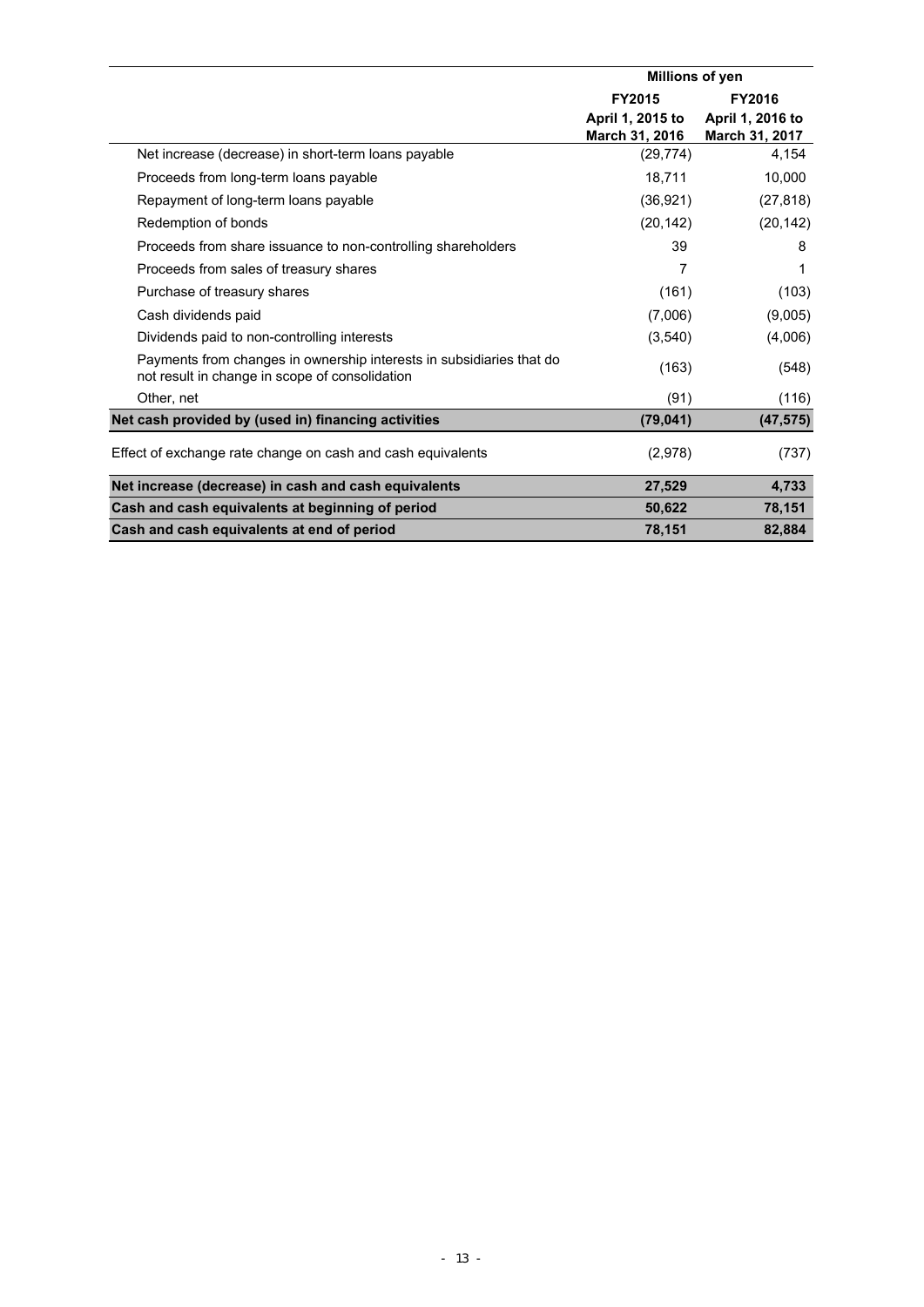#### **7. Segment Information**

#### **(1) Overview of Reportable Segments**

The reportable segments of the Group comprise those entities for which obtaining separate financial reports is possible and those are subject to regular review by the Board of Directors, which decides upon the distribution of management resources to said segments.

The Group positions segments distinguished by their products and services within its headquarters. Each segment proposes comprehensive domestic and overseas strategies in addition to pursuing business expansion in its respective product and service area.

The four reportable segments (distinguished by products and services) that therefore comprise the Group's operations are: Mobility, Health Care, Food & Packaging and Basic Materials.

| Segments            |                         | <b>Major Products</b>                                                                                                                          |  |  |
|---------------------|-------------------------|------------------------------------------------------------------------------------------------------------------------------------------------|--|--|
| Reportable Segments | Mobility                | Elastomers, performance compounds, functional polymers<br>and, polypropylene compounds                                                         |  |  |
|                     | <b>Health Care</b>      | Vision care materials, nonwoven fabrics, dental materials<br>and, personal care materials                                                      |  |  |
|                     | Food & Packaging        | Coating & engineering materials, performance films and<br>sheets and, agrochemical products                                                    |  |  |
|                     | <b>IBasic Materials</b> | Ethylene, propylene, polyethylene, polypropylene,<br>catalysts, phenols, PTA, PET, polyurethane materials and,<br>industrial chemical products |  |  |
| <b>Others</b>       | <b>Others</b>           | Other related businesses, etc.                                                                                                                 |  |  |

**(2) Methods to Determine Net Sales, Income or Loss, Assets, and Others by Reportable Business Segment** Profit by reportable business segment is stated on an operating income basis. Intersegment net sales and transfers are based on the values of transactions undertaken between third parties.

#### **(3) Information concerning Net Sales, Income or Loss, Assets, and Others by Reportable Business Segment**

| The previous fiscal year (April 1, 2015 – March 31, 2016) |          |                |                     |                    |           |               |           |  |
|-----------------------------------------------------------|----------|----------------|---------------------|--------------------|-----------|---------------|-----------|--|
|                                                           |          |                | Reportable Segment  |                    |           | <b>Others</b> |           |  |
|                                                           | Mobility | Health<br>Care | Food &<br>Packaging | Basic<br>Materials | Total     | (Note 1)      | Sum total |  |
| Net sales                                                 |          |                |                     |                    |           |               |           |  |
| 1) To external customers                                  | 318,224  | 161,139        | 195,240             | 630,744            | 1,305,347 | 38,551        | 1,343,898 |  |
| Internal sales among<br>(2)<br>segments and transfers     | 11,531   | 2,728          | 4,675               | 71,358             | 90,292    | 56,432        | 146,724   |  |
| Total                                                     | 329,755  | 163,867        | 199,915             | 702,102            | 1,395,639 | 94,983        | ,490,622  |  |
| Segment income (loss)                                     | 44,943   | 11,538         | 20,271              | 1,055              | 77,807    | (106)         | 77,701    |  |
| Segment assets                                            | 242,495  | 213,192        | 207,216             | 488,015            | 1,150,918 | 51,505        | 1,202,423 |  |
| Other items                                               |          |                |                     |                    |           |               |           |  |
| Depreciation and<br>amortization<br>(Note 2)              | 10,427   | 10,145         | 7,131               | 13,317             | 41,020    | 4,157         | 45,177    |  |
| Amortization of goodwill                                  |          | 2,897          |                     | 166                | 3,063     | 90            | 3,153     |  |
| Amount invested in equity<br>method affiliate             | 18,391   | 4,208          | 2,061               | 46,639             | 71,299    | 3,015         | 74,314    |  |
| Capital expenditures<br>(Note 2)                          | 6,722    | 6,153          | 8,901               | 17,642             | 39,418    | 3,548         | 42,966    |  |

Notes: 1. "Others" category incorporates operations not included in reportable segments.

2. Depreciation and amortization, and capital expenditures include amortization costs and expenditures under long-term prepaid expenses.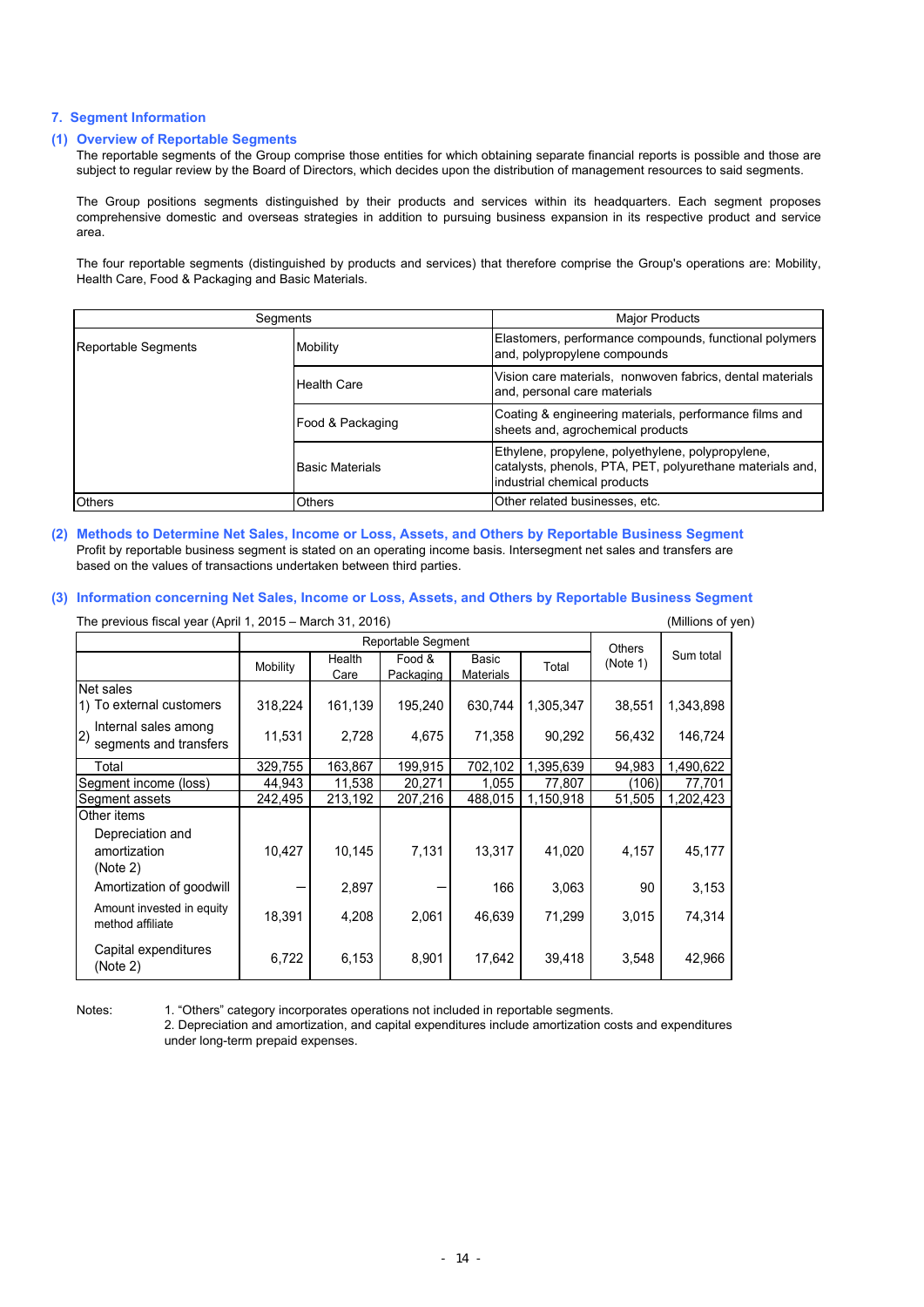The fiscal year under review (April 1, 2016 – March 31, 2017) (Millions of yen)

|                                                             |          | <b>Reportable Segment</b> |                     |                           |           |                           |           |  |
|-------------------------------------------------------------|----------|---------------------------|---------------------|---------------------------|-----------|---------------------------|-----------|--|
|                                                             | Mobility | Health<br>Care            | Food &<br>Packaging | Basic<br><b>Materials</b> | Total     | <b>Others</b><br>(Note 1) | Sum total |  |
| Net sales                                                   |          |                           |                     |                           |           |                           |           |  |
| 1) To external customers                                    | 293,283  | 134,198                   | 182,468             | 565,617                   | 1,175,566 | 36,716                    | 1,212,282 |  |
| Internal sales among<br> 2)<br>segments and transfers       | 10,217   | 2,166                     | 5,132               | 57,379                    | 74,894    | 50,747                    | 125,641   |  |
| Total                                                       | 303,500  | 136,364                   | 187,600             | 622,996                   | 1,250,460 | 87,463                    | 1,337,923 |  |
| Segment income (loss)                                       | 40,716   | 10,118                    | 20,606              | 38,504                    | 109,944   | (353)                     | 109,591   |  |
| Segment assets                                              | 241,814  | 206,186                   | 209,310             | 544,307                   | 1,201,617 | 59,396                    | 1,261,013 |  |
| Other items<br>Depreciation and<br>amortization<br>(Note 2) | 9,241    | 9,049                     | 6,687               | 13,341                    | 38,318    | 4,134                     | 42,452    |  |
| Amortization of goodwill                                    |          | 1,148                     |                     |                           | 1,148     | 100                       | 1,248     |  |
| Amount invested in equity<br>method affiliate               | 16,666   | 4,628                     | 2,322               | 46,381                    | 69,997    | 2,760                     | 72,757    |  |
| Capital expenditures<br>(Note 2)                            | 10,447   | 8,745                     | 7,145               | 14,221                    | 40,558    | 3,936                     | 44,494    |  |

Notes: 1. "Others" category incorporates operations not included in reportable segments.

2. Depreciation and amortization, and capital expenditures include amortization costs and expenditures for long-term prepaid expenses.

#### **(4) Reconciliation of Differences between Total Amounts of Reportable Segments and Consolidated Financial Statements (adjustment of difference)**

|                                                      |           | (Millions of ven) |
|------------------------------------------------------|-----------|-------------------|
| <b>Net Sales</b>                                     | FY 2015   | FY 2016           |
| Total reportable segment sales                       | 1,395,639 | 1,250,460         |
| Net sales classified under "Others"                  | 94.983    | 87.463            |
| <b>Elimination of intersegment transactions</b>      | (146.724) | (125,641)         |
| Net sales recorded in Consolidated Income Statements | 1.343.898 | 1,212,282         |

|                                                                                                                |         | (Millions of ven) |  |  |  |  |
|----------------------------------------------------------------------------------------------------------------|---------|-------------------|--|--|--|--|
| Income                                                                                                         | FY 2015 | FY 2016           |  |  |  |  |
| Total reportable segment income                                                                                | 77.807  | 109.944           |  |  |  |  |
| Income classified under "Others"                                                                               | (106)   | (353)             |  |  |  |  |
| Elimination of intersegment transactions and etc                                                               | 86      | (596)             |  |  |  |  |
| Corporate expenses (note)                                                                                      | (6,861) | (6, 846)          |  |  |  |  |
| Operating income (loss) recorded in Consolidated Income Statements                                             | 70.926  | 102,149           |  |  |  |  |
| Corporate expenses mainly comprise general & administrative expenses which are usually not attributed<br>Note: |         |                   |  |  |  |  |

to segments and R&D expenses for new business.

|                                                |           | (Millions of ven) |
|------------------------------------------------|-----------|-------------------|
| Assets                                         | FY 2015   | FY 2016           |
| Total reportable segment assets                | 1,150,918 | 1,201,617         |
| Assets classified under "Others"               | 51.505    | 59.396            |
| Elimination of intersegment transactions       | (99,315)  | (116, 819)        |
| Corporate assets (note)                        | 155.840   | 181,331           |
| Assets recorded in Consolidated Balance Sheets | 1,258,948 | 1,325,525         |

Note: Corporate assets are mainly attributed to the Company's surplus management funds (cash and savings), long-term investment funds (investment securities), deferred tax assets and administrative departments.

|                                       |                     |        |               |             |             |                          |                        | (Millions of yen) |
|---------------------------------------|---------------------|--------|---------------|-------------|-------------|--------------------------|------------------------|-------------------|
| Other items                           | Reportable segments |        |               |             | Adjustments |                          |                        | Amounts from      |
|                                       |                     |        | <b>Others</b> |             | (note)      |                          | consolidated financial |                   |
|                                       | <b>FY15</b>         | FY16   | <b>FY15</b>   | <b>FY16</b> | <b>FY15</b> | <b>FY16</b>              | <b>FY15</b>            | FY16              |
| Depreciation and amortization         | 41.020              | 38.318 | 4.157         | 4.134       | 310         | 357                      | 45.487                 | 42.809            |
| Amortization of goodwill              | 3.063               | 1.148  | 90            | 100         |             |                          | 3.153                  | 1.248             |
| Investment in equity method affiliate | 71.299              | 69.997 | 3.015         | 2.760       |             | $\overline{\phantom{0}}$ | 74.314                 | 72.757            |
| Capital expenditures                  | 39.418              | 40,558 | 3.548         | 3.936       | 439         | 889                      | 43.405                 | 45.383            |

Note: Adjustments incorporate depreciation expenses, amortization expesens and capital expenditures which are related to R&D of new business.